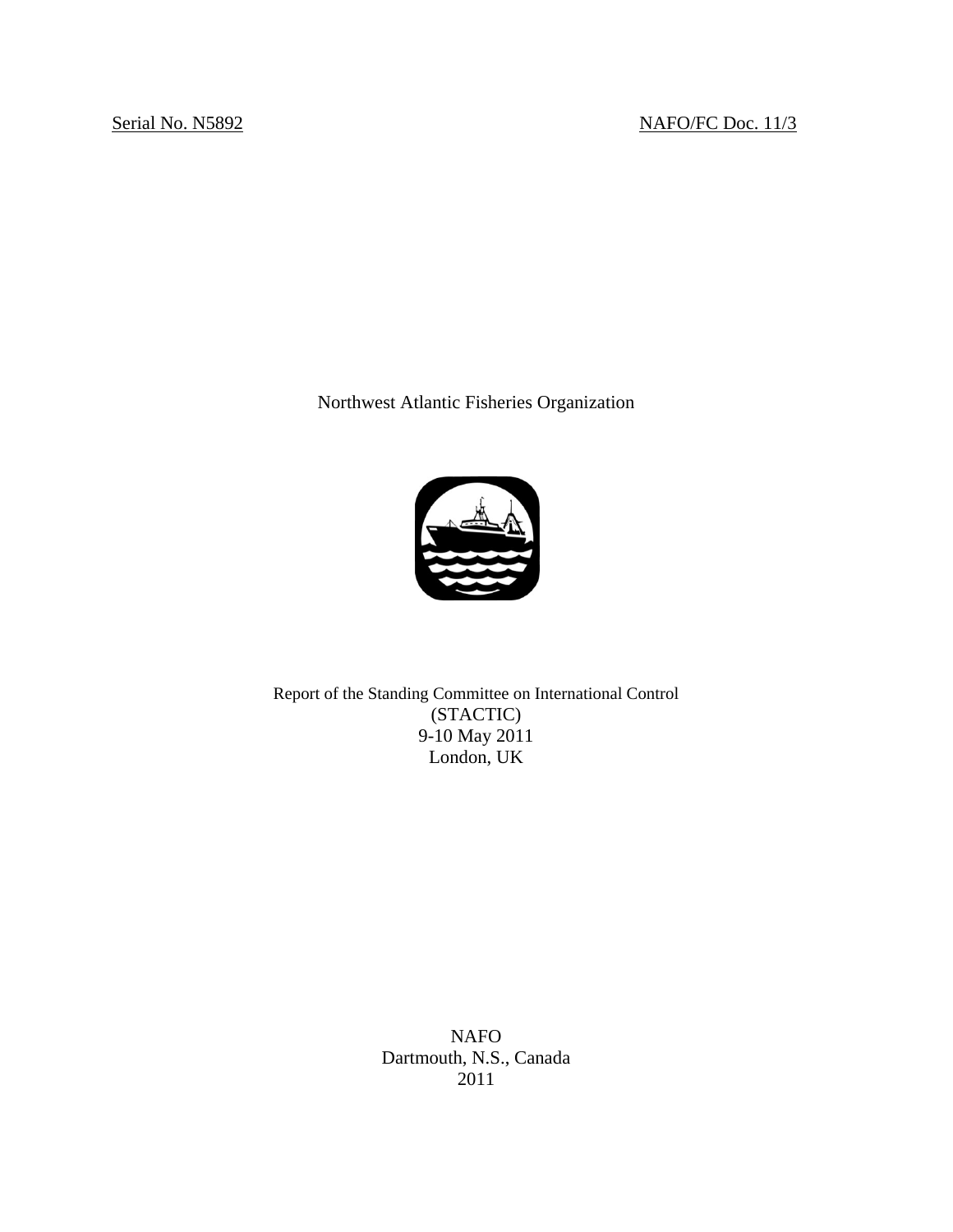# Report of the Standing Committee on International Control (STACTIC) 9-10 May 2011 London, UK

|    |                                                                                | 3  |  |  |  |  |  |  |  |
|----|--------------------------------------------------------------------------------|----|--|--|--|--|--|--|--|
| 1. |                                                                                |    |  |  |  |  |  |  |  |
| 2. |                                                                                |    |  |  |  |  |  |  |  |
| 3. |                                                                                |    |  |  |  |  |  |  |  |
| 4. | Compilation of fisheries reports for compliance review (2004-2010), including  | 3  |  |  |  |  |  |  |  |
| 5. |                                                                                | 5  |  |  |  |  |  |  |  |
| 6. |                                                                                |    |  |  |  |  |  |  |  |
| 7. |                                                                                |    |  |  |  |  |  |  |  |
| 8. | 7                                                                              |    |  |  |  |  |  |  |  |
| 9. | 8                                                                              |    |  |  |  |  |  |  |  |
|    | 8                                                                              |    |  |  |  |  |  |  |  |
|    | 10                                                                             |    |  |  |  |  |  |  |  |
|    | 11                                                                             |    |  |  |  |  |  |  |  |
|    | 11                                                                             |    |  |  |  |  |  |  |  |
|    | 12                                                                             |    |  |  |  |  |  |  |  |
|    | 14                                                                             |    |  |  |  |  |  |  |  |
|    | 14                                                                             |    |  |  |  |  |  |  |  |
|    |                                                                                | 14 |  |  |  |  |  |  |  |
|    |                                                                                | 15 |  |  |  |  |  |  |  |
|    |                                                                                | 18 |  |  |  |  |  |  |  |
|    | Annex 3. NAFO 2010 Fisheries Profile and Trends (presented by the Secretariat) | 19 |  |  |  |  |  |  |  |
|    |                                                                                | 30 |  |  |  |  |  |  |  |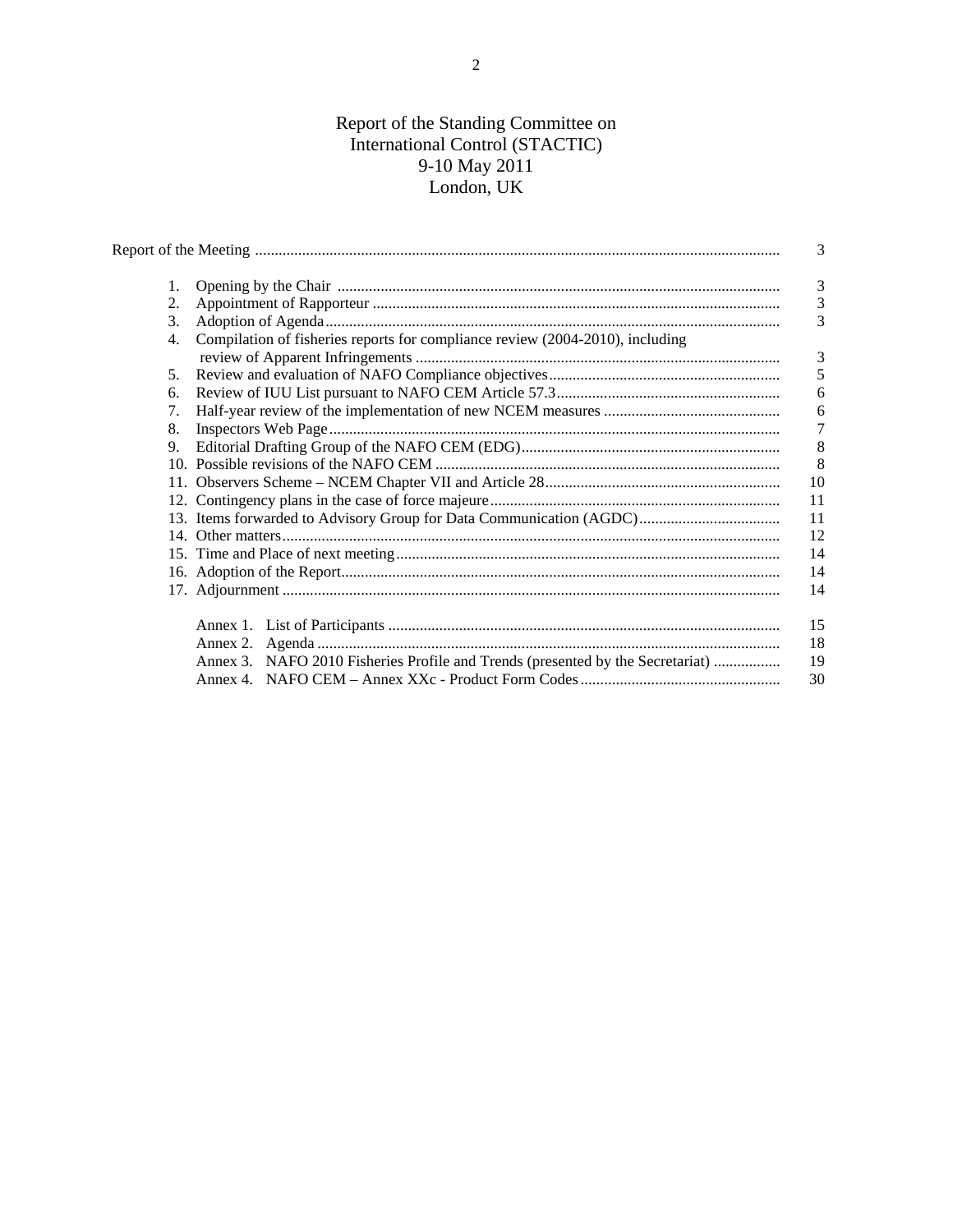# **Report of the Standing Committee on International Control (STACTIC)**

#### **9-10 May 2011 London, UK**

## **1. Opening by the Chair, Gene Martin (United States)**

The Chair opened the 2011 NAFO STACTIC Intersessional Meeting at 09:00 hrs at the Northeast Atlantic Fisheries Commission (NEAFC) Headquarters in London, United Kingdom, and welcomed participating Contracting Parties to the 2011 STACTIC Intersessional Meeting. Contracting Parties present included Canada, Denmark (in respect of the Faroe Islands and Greenland) the European Union (EU), France (in respect of St. Pierre et Miquelon), Iceland, Norway, Russian Federation and the United States. (Annex 1)

Before commencing the Chair introduced the Secretary of NEAFC, Kjartan Hoydal, for a brief opening statement. Mr. Hoydal welcomed NAFO Contracting Parties and noted the important relationship between NEAFC and NAFO.

#### **2. Appointment of Rapporteur**

Brett Gilchrist (Canada) was appointed Rapporteur.

## **3. Adoption of Agenda**

The Chair noted that four issues were added to the Other Matters Agenda heading:

- *The HTTPs NAF Gateways at the NEAFC and NAFO Secretariats (discussion paper from Norway)* STACTIC WP 11/2
- *Structural Changes to NAFO's VMS (presented by Secretariat)* STACTIC WP 11/3
- *SC Requests for FC Definition of Certain Fishing Gears (presented by the* Secretariat) STACTIC WP 11/8
- *Assessments of NAFO's VMS Data Transmissions (2008-2010) (presented by the NAFO Secretariat)* STACTIC WP 11/9

## *The agenda, with the addition of the four issues under the Other Matters Agenda item, was adopted. (Annex 2)*

# **4. Compilation of fisheries reports for compliance review (2004-2010), including review of Apparent Infringements**

The Chair introduced the agenda item and noted that this is an ongoing process to improve the reporting process on compliance to the Fisheries Commission. The Chair then asked the representative of the Secretariat to present the preliminary compilation of fisheries reports and the 2010 annual compliance review process.

The Secretariat provided a presentation on compliance Profiles and Trends from the NAFO fisheries in 2010. (Annex 3)

The Presentation by the Secretariat highlighted a series of data gaps encountered during the compilation that included:

- Port Inspection reports and Port State Measures
	- o Scope of PSM: applies when Flag State of Vessel and Port State are different. Issue: Even if FS and PS are the same, GHL fishing requires 100% port inspection (Art. 7 of NCEM). *Issue: For redfish or shrimp vessels landing catches in home ports, are port inspection reports required?*
	- o Start and End fishing dates in PSC 3 are not indicated. *Issue: reduces the utility as one source of crossverification of fishing trips and catches.*
	- o Art. 16.10 Port State CP shall carry inspections at least 15% of all landings. *Issue: Analysis needed to determine whether 100% coverage has become unnecessary?*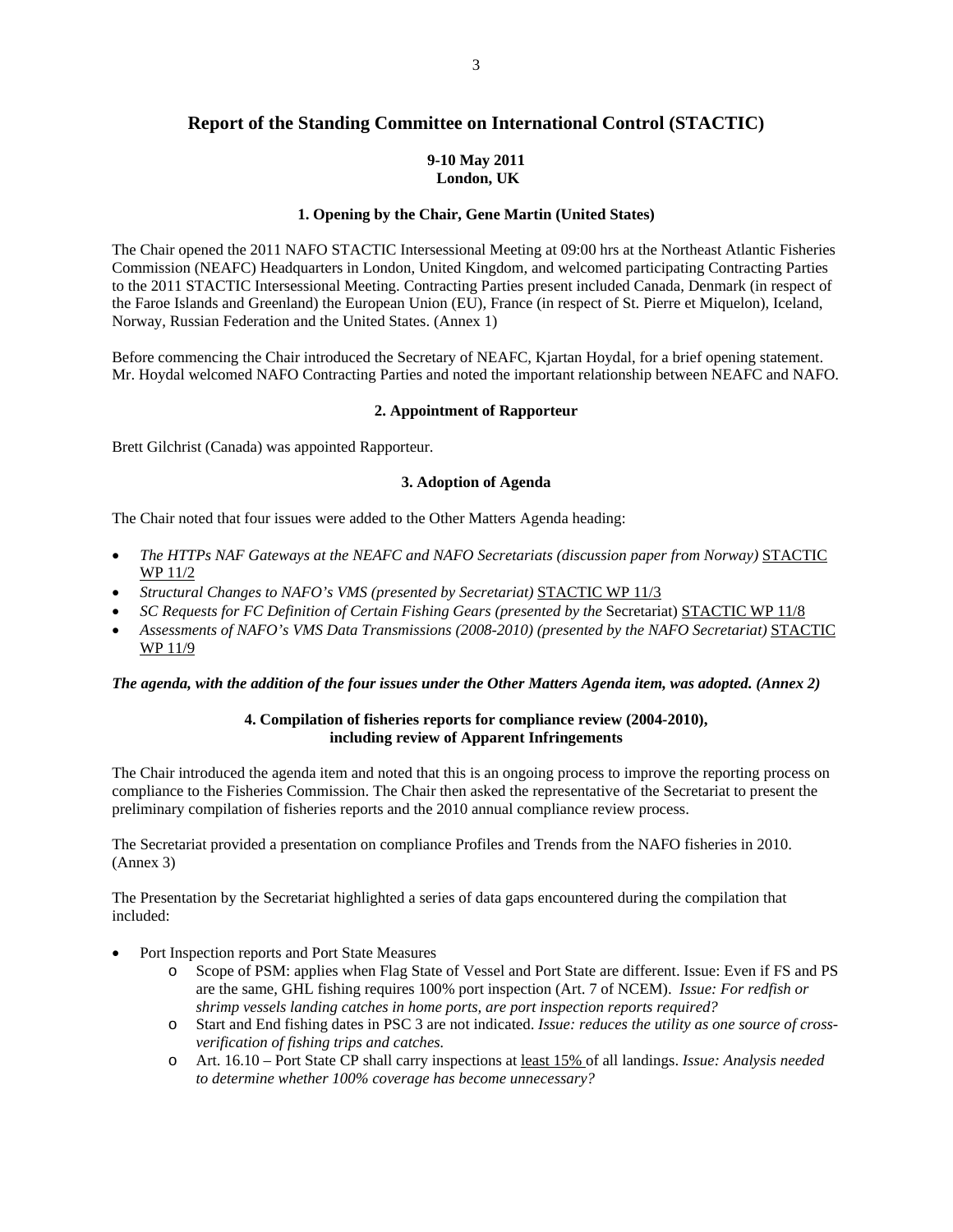- Vessel Monitoring System (VMS)
	- o COX inconsistent catch reporting. Catch indicated as "catch-on-board", or "catch-in-NRA".
	- o POS reports VMS not turned off when going to Newfoundland port without intention of landing catch. Additional scrutiny required in order to exclude these days in the estimation "number of days on fishing ground".
	- o Error Alerts that are automatically generated by the VMS.

The Secretariat asked Contracting Parties to review the circulated Table 1 - Overview of NAFO 2010 Fishing Reports, and note anything that may be missing (see "Next Steps" in slide presentation – slide 22).

Following the presentation by the Representative of the Secretariat, the Chair opened the floor for comments. Contracting Parties raised a number of issues under this agenda item.

## *Comments on the Problems Identified in the Presentation*

With regards to the Secretariats' concerns about port inspection, multiple Contracting Parties noted that there is no requirement to send port inspection information on domestic fisheries other than GHL and those under a recovery plan. The Secretariat noted that the challenge associated with data gaps is based on the lack of clear justification for the gap. Contracting Parties suggest the Secretariat identify in Table 1 the cases where the submission of a port inspection report is not requested. It was agreed the Secretariat would work with Contracting Parties to verify whether or not missing data associated with their vessels is required or not based on current CEMs.

The representative of the EU reiterated discussions about improving the connection between at sea and in port inspections, and the need to improve reliability and efficiency of the entire process. The EU noted that one option could be to drop the requirement for 100% inspection of GHL landings in the context of a risk-based inspection process, which could be applied to increase overall efficiency.

Norway noted that the rules for Port Inspection are recently established, and should not be renegotiated at this time.

Canada and other Contracting Parties expressed support for Norway's recommendation that this was not the time for renegotiation of Port Inspection rules, but added that to support the Secretariat Contracting Parties may want to clarify the details of its submissions to avoid any errors.

Respecting the Secretariat's concern about VMS reporting, it was noted by multiple Contracting Parties that the inconsistencies in catch reporting will in part be addressed by the introduction of the daily CAT message.

With regards to the problems outlined by the Secretariat on POS reports, Contracting Parties noted that there must be some way of excluding location VMS data outside of the NRA. The US recommended geofencing as a possible option.

Canada noted that Canada requires VMS on fishing fleets in Canadian waters in addition to the collateral benefits VMS provides search and rescue purposes.

Iceland noted that the start and end of fishing trips for the purpose of properly identifying time at sea (i.e., for monitoring 3M shrimp effort) could be determined via the COE and COX messages.

#### *Comments on the Overall Report*

Canada noted that in connection with the slide on infringements, proper stowage plans are important for conducting at sea inspections, and need to be accurate at all times to facilitate inspections at sea.

DFG and other Contracting Parties noted concern with the number of error reports identified on slide 19, and noted that it is important for the Secretariat to follow up to ensure the CPs do not repeat the errors. The Secretariat indicated that most of the errors are minor and based on the quantity of information received. The error rate was under 5%. The Secretariat also noted that they follow-up on all errors.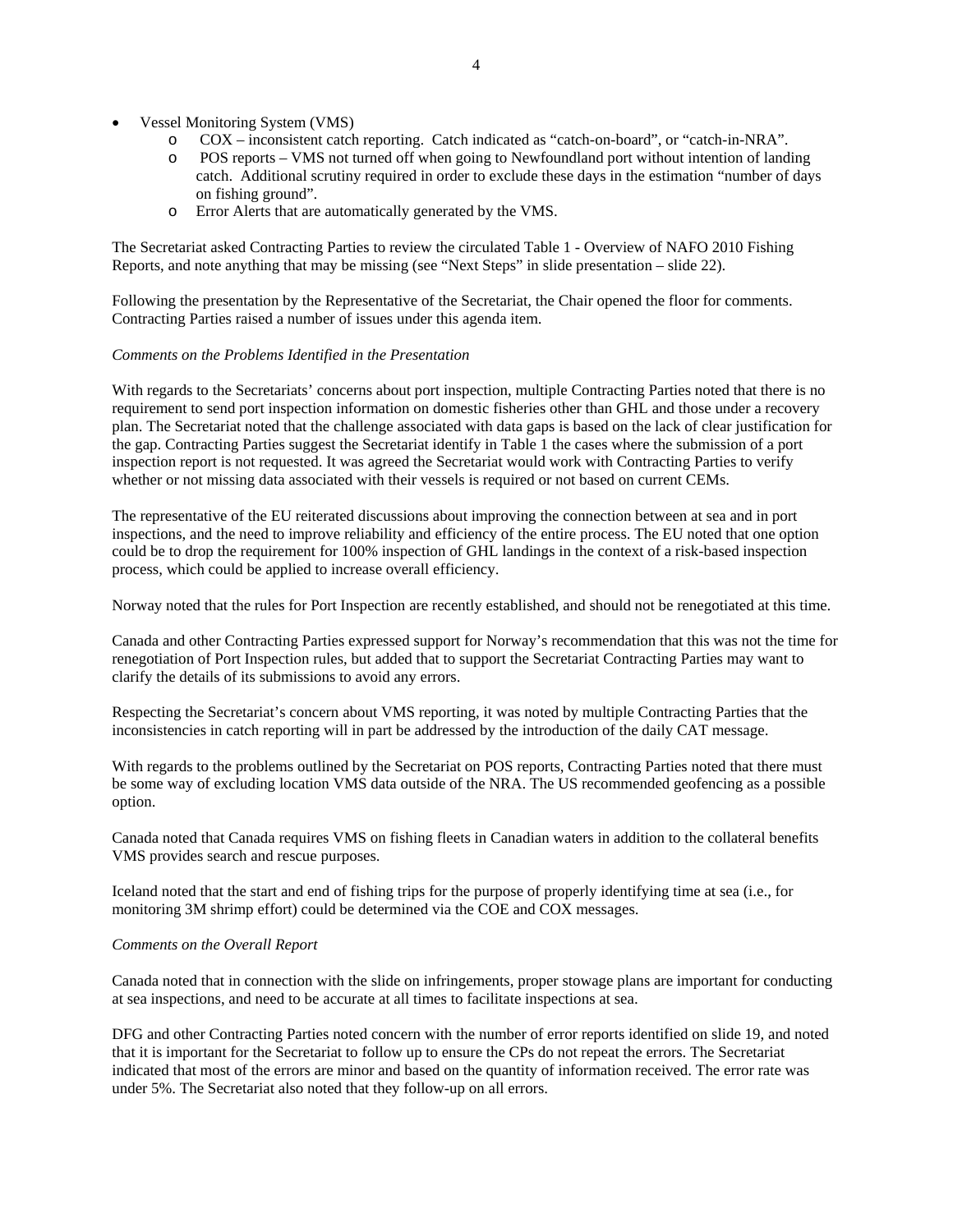The EU and other Contracting Parties thanked the Secretariat for compiling the report. The EU and Canada also noted that during the 2010 Annual Meeting, STACTIC decided that what is to be presented to the FC on the compliance report would only include patterns and trends. The Secretariat would identify in STACTIC the specific issues before the final report is sent to the FC.

The EU, the US and others noted that in 2010 STACTIC agreed to include VME issues in the compliance report and other relevant issues as necessary (e.g. sharks). The EU also asked that empty columns in Table 1 should be removed and that a Chartering Arrangements column should be added.

## *Status of the Compliance Report Drafting Group*

It was noted by multiple Contracting Parties that the work of the Compliance Report Drafting Group is complete. It was also agreed that there should be a standing working group to do a review of the Compliance Report as prepared by the Secretariat based on last year's example between the intersessional and the annual meeting. All Contracting Parties were invited to participate. US, EU and Canada volunteered to participate. This will be done by email correspondence.

## *It was agreed that:*

- *STACTIC will form an ad-hoc group to review a draft report prepared by the Secretariat based on last year's example and on the indicators identified by the Secretariat during its presentation, to present the basic trends of the fishing activities in NAFO, in preparation for the Annual Meeting. US, EU and Canada volunteered to participate. This will be done by email correspondence.*
- *The Secretariat will prepare a VME report for STACTIC to review and possibly include in the Compliance Report at the Annual Meeting.*
- *The columns in the table presented should be adjusted so that empty columns will not appear.*
- *A column will also be added to address Chartering Arrangements and other issues as required.*

# **5. Review and evaluation of NAFO Compliance objectives**

The Chair introduced the agenda item and noted that Iceland provided a presentation on agenda Item 5a in the past, and the EU has provided a paper under agenda item 5b. The Chair reminded Contracting Parties that these agenda items remain open based on previous meetings. The Chair then opened the floor for discussion.

It was noted by multiple Contracting Parties that the four categories identified under this agenda item should be standing agenda items but need to be discussed only as necessary, and should not automatically be included in each review and evaluation of NAFO compliance objectives.

Multiple Contracting Parties noted STACTIC's past support for the development of a web page with information on 'best practices" regarding compliance objectives, and asked the Secretariat for a status report of the web page. The Secretariat indicated that the web page has not been developed yet, but the process would be relatively simple. Multiple Contracting Parties expressed support for the page, but noted that it does not necessarily represent "best practices", but serves more as guidance for inspectors. The representative of Canada suggested titling the web page more generally, such as "Practices and Guidelines" but asked the Secretariat to think about it. Parties agreed that documents posted on this website do not need to be vetted through STACTIC.

The Chair noted that the title of this section of the agenda also does not reflect its intent, and recommended it be entitled "Review and Evaluation of NAFO Practices and Procedures" which the Parties agreed to.

Multiple Contracting Parties noted the value of the joint patrol opportunities offered by Canadian enforcement officials. Canada indicated that they have had several successful joint patrols over the past few years with multiple Contracting Parties. Canada also indicated that arranging joint patrols can be challenging, and that while Canada is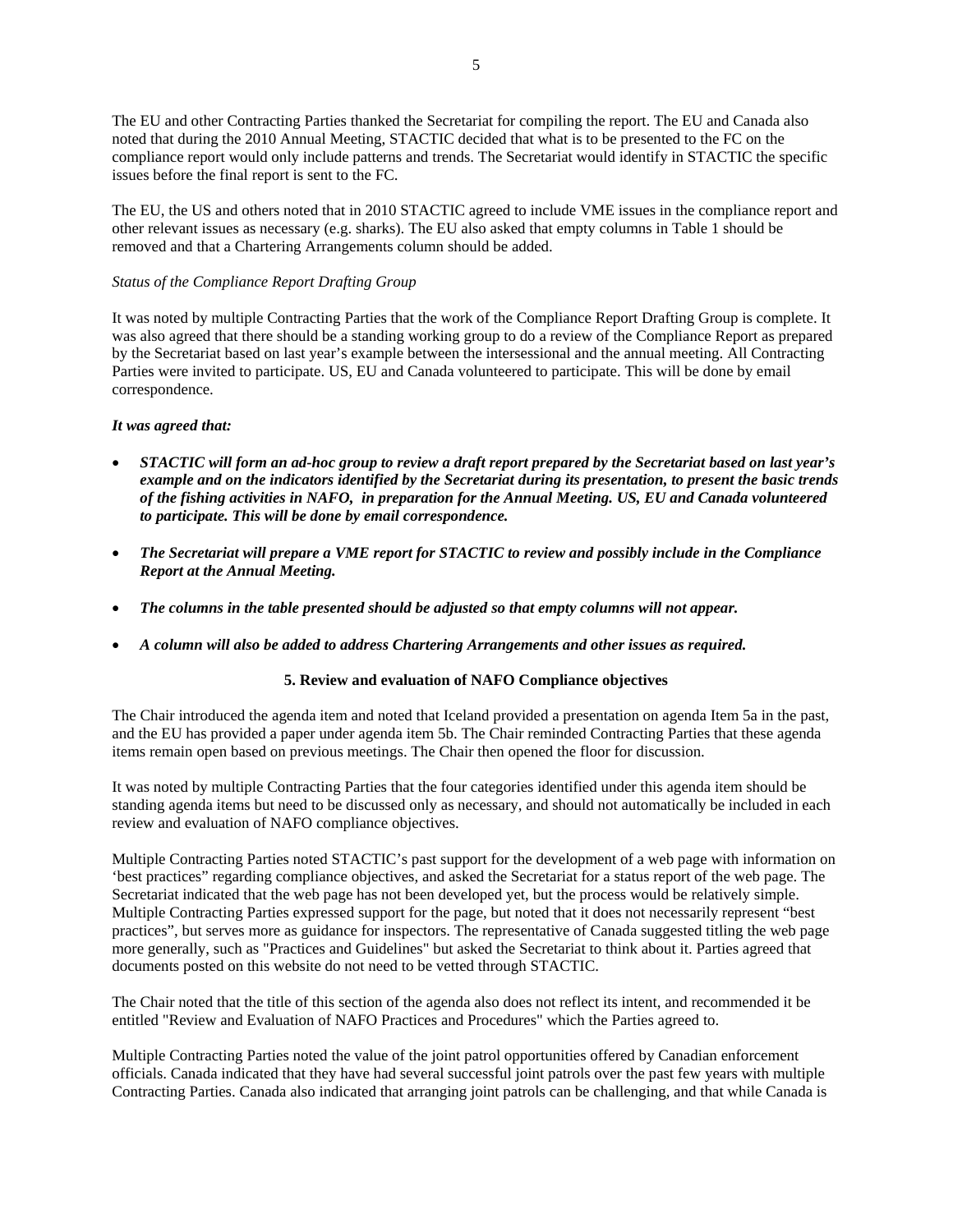receptive to further joint patrols at this time, advanced warning of any request would be helpful to facilitate logistical preparations.

#### *It was agreed that:*

- *This agenda item will be renamed "Review and Evaluation of NAFO Practices and Procedures" and will be a standing agenda item on STACTIC's agenda to be discussed only as necessary.*
- *The Secretariat will develop a mock web page entitled "NAFO Practices and Procedures" and present it to STACTIC for review and comments during the 2011 NAFO Annual Meeting. Contracting Parties will forward any information they wish to have included on the web page directly to the Secretariat.*

# **6. Review of IUU List pursuant to NAFO CEM Article 57.3**

The Chair provided a brief overview of the agenda item, and introduced a representative of the Secretariat to present STACTIC WP 11/6.

The Secretariat's presentation stated that there has been no addition or deletion of IUU vessels by NAFO since the last review in September 2010. Two vessels have been deleted from the NEAFC list. In accordance with Article 57.8 of the NCEM, these vessels will be removed from the list by June 3, 2011, unless there is an objection raised by a NAFO Contracting Party.

The Chair opened the floor for discussion on this agenda item.

The EU noted that the listing and delisting procedures in place make it often unclear if a vessel still exists, despite being on the NAFO list.

Norway noted that there may be some confusion with the status of vessels on the list, but said that removing a vessel from a list should be based only on the criteria in Chapter VI of the CEM. Norway argued that the list continues to get smaller, and there is little risk associated with keeping a vessel on the list for an extended amount of time.

The Chair closed the item and said it would be revisited at the Annual Meeting if necessary. The Chair also encouraged Contracting Parties to look at ways to improve the IUU listing procedure and to raise them at our next meeting.

#### *It was agreed that:*

- *Contracting Parties will consider ways to improve the IUU listing procedure for consideration at future NAFO meetings.*
- *This item will be revisited at the NAFO Annual Meeting if necessary.*

#### **7. Half-year review of the implementation of new NCEM measures**

The Chair opened the agenda item and asked the Secretariat to provide a presentation of STACTIC WP 11/5 concerning the new requirements for daily catch communications (CAT) and catch prior to entry to and exit from Division 3L (COB).

The Secretariat found that there is a very satisfactory level of compliance in the submission of the CAT, with the exception of the month of January. This is in part due to the fact that it is a new requirement which fulfillment needs some time for familiarization. Another reason may be that some vessels commenced their fishing trips at the latter part of 2010, at which time the daily CAT requirement was not yet in force, and continued until January 2011. By February and thereafter, there was virtually 100% compliance.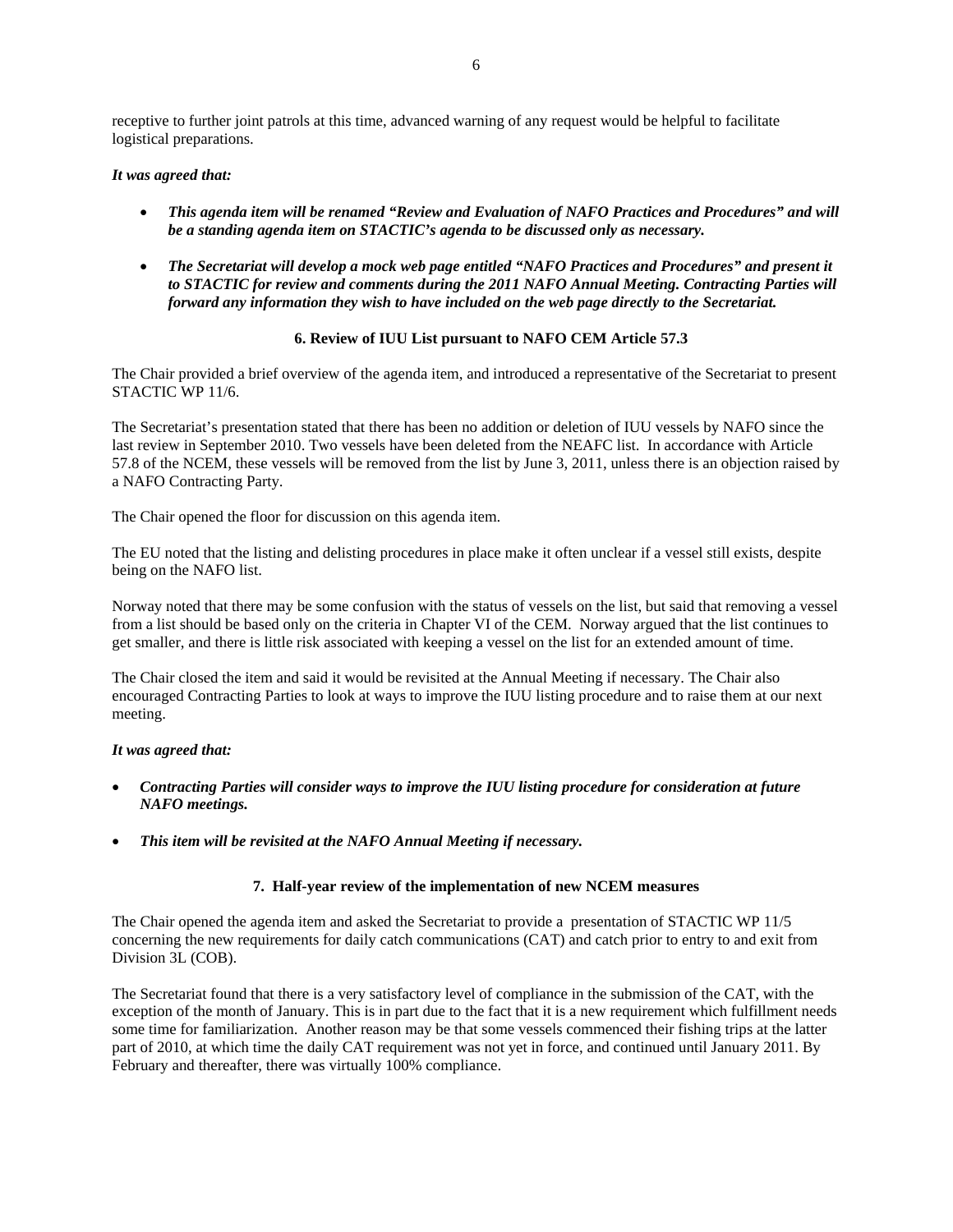The Secretariat indicated that compliance with COB requirement was not an issue because 3M was closed to shrimp fishing.

The Chair then opened the floor for questions.

Russian Federation noted that some species are not listed in the NAFO species list, and this creates the potential for data problems. Russian Federation called for all new species to be added to the NAFO species list when encountered.

The Secretariat took note of the comments from Russian Federation and indicated that there are many species covered in the FAO 3 Alpha species code list that can be added to the NAFO list. However, the Secretariat cannot add the entire FAO species list as it is too large. However, the Secretariat adds codes for any new species reported by a Contracting Party. An alternative is to add the MZZ code in the list of species, to be used for other species.

The Secretariat also noted that while the system identifies an error with a new species that is not in the database, no information is lost. The Secretariat also suggested that NAFO may want to add coral and sponges species to the list as well.

The EU outlined a series of issues regarding the new Catch communication system, for consideration at the Annual meeting. The comments were summarized in STACTIC Working Paper 11/13.

Iceland concurred with most of the issues raised by the EU, and called for a review of the new CEM measures to ensure they reflect decisions from the 2010 NAFO Annual Meeting.

Canada raised the possibility of adding discards to daily catch reporting requirements. The Chair commended Contracting Parties for achieving near 100% compliance with the new reporting requirements. The report will reflect the efforts taken by Contracting Parties to implement these new measures and Contracting Parties should be commended for this.

# *It was agreed that:*

- *The document drafted by the EU, entitled Discussion Points on "Communication of catches (STACTIC WP 11/13)", be deferred for consideration and discussion until the STACTIC session of the 2011 NAFO Annual Meeting.*
- *STACTIC will also consider the recommendation by Canada that day-to-day discards also be added to the requirements for the communication of catch information.*

#### **8. Inspectors Web Page**

The Chair opened the agenda item, and asked a representative of the Secretariat to present STACTIC WP 11/7 which outlines a phased in approach to implementing an Inspectors Web Page as agreed to at the 2010 Annual Meeting.

The approach presented was based in part on consultation with NEAFC which has an Inspector's Web site up and running. A representative of NEAFC provided STACTIC with a brief presentation on the NEAFC version of the Inspectors Web Page.

STACTIC WP 11/7 sets out the phases and draws comparisons between a NEAFC and NAFO page. The costs associated with each phase have not yet been determined but the Secretariat expects that such costs, at least for the first phase, will be available for review before the Annual Meeting. These funds would have to be identified and approved in the budget for 2012, in order for the first phase to go forward.

Contracting Parties all seemed to support the development of this tool, but noted the potential cost must be considered.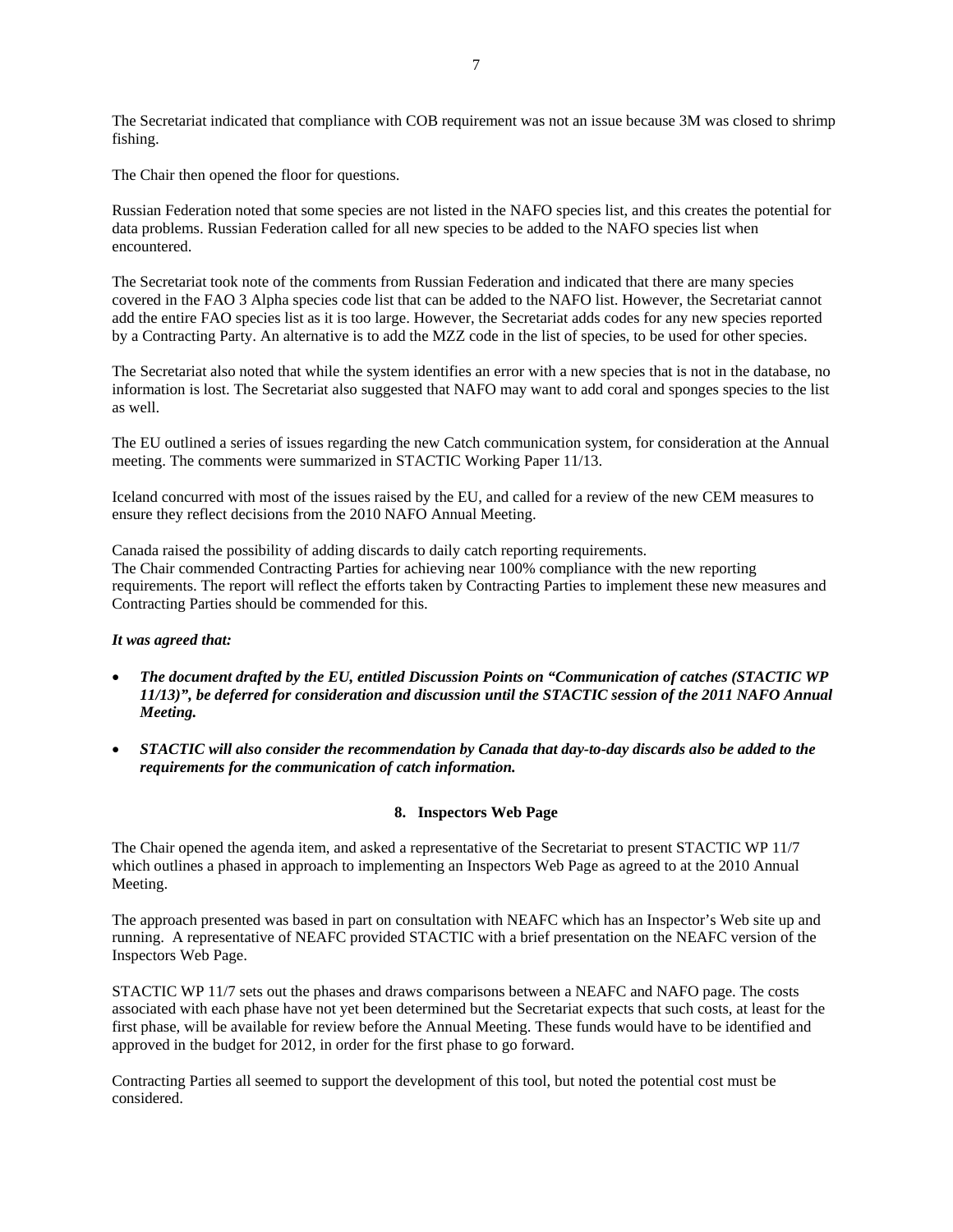#### *It was agreed that:*

- *The Secretariat will circulate a cost estimate that will accompany the recommendation to the FC shortly after the May 2011 STACTIC Intersessional Meeting.*
- *STACTIC will recommend to the Fisheries Commission that the Secretariat develop an Inspectors Web Page using a phased implementation approach, based on the estimated costs.*
- *If necessary, STACTIC will forward the estimated costs to STACFAD for their consideration and recommendation.*

## **9. Editorial Drafting Group of the NAFO CEM (EDG)**

The Chair introduced the Agenda item, and called upon a representative of the EDG group to provide a presentation on the editorial guidance document developed by the Group and proposed timelines.

The EDG representative outlined the key elements and types of changes to be found in the guidance document. Types of revisions to the NAFO CEMs include proposed structural changes, basic edits, and revisions and restructuring to the Annexes.

The draft document prepared by the EDG should be ready for distribution to the participants by mid-June. Contracting Parties will be asked to provide comments within 30 days after distribution so that the EDG can have adequate time to incorporate the comments in order to have a final draft available for distribution to Contracting Parties on July  $20<sup>th</sup>$ , 60 days prior to the 2011 NAFO Annual Meeting.

The EDG group noted that they will work with the Secretariat to explore options for submitting comments to the NAFO SharePoint website used by the EDG.

The representative of DFG and others thanked the EDG for their hard work.

*Contracting Parties were supportive of the format of the guidance document presented by the Representative of the EDG and the proposed timelines for the project.* 

# **10. Possible revisions of the NAFO CEM**

## *DFG Proposal to Amend Article 15.2 - STACTIC Working Paper 11/1*

The Chair invited the representative of DFG to provide an overview of their proposal outlined in STACTIC WP 11/1.

Canada noted that, while it understood the intent of the proposal, the rationale for the establishment of the original coordinates in Article 15.2 was unclear and that it may have been intended as a buffer zone. The Secretariat provided an overview of the details surrounding the original adoption of Article 15.2. However this provided only limited insight into the decision process.

The representative of the EU noted that the provisions appeared to contain two separate elements (200m contour and the line drawn by coordinates). However, because the justification of the coordinates was not clear and the area over the 200 meters curve are very small, the deletion of the coordinates could be considered and replace by the 200 meters curve, taking advantage of the existing VMS technology.

In light of the uncertainty surrounding this issue, and the fact that this provision originated in Fisheries Commission, the representative of Canada felt that additional time to reflect on the matter was required.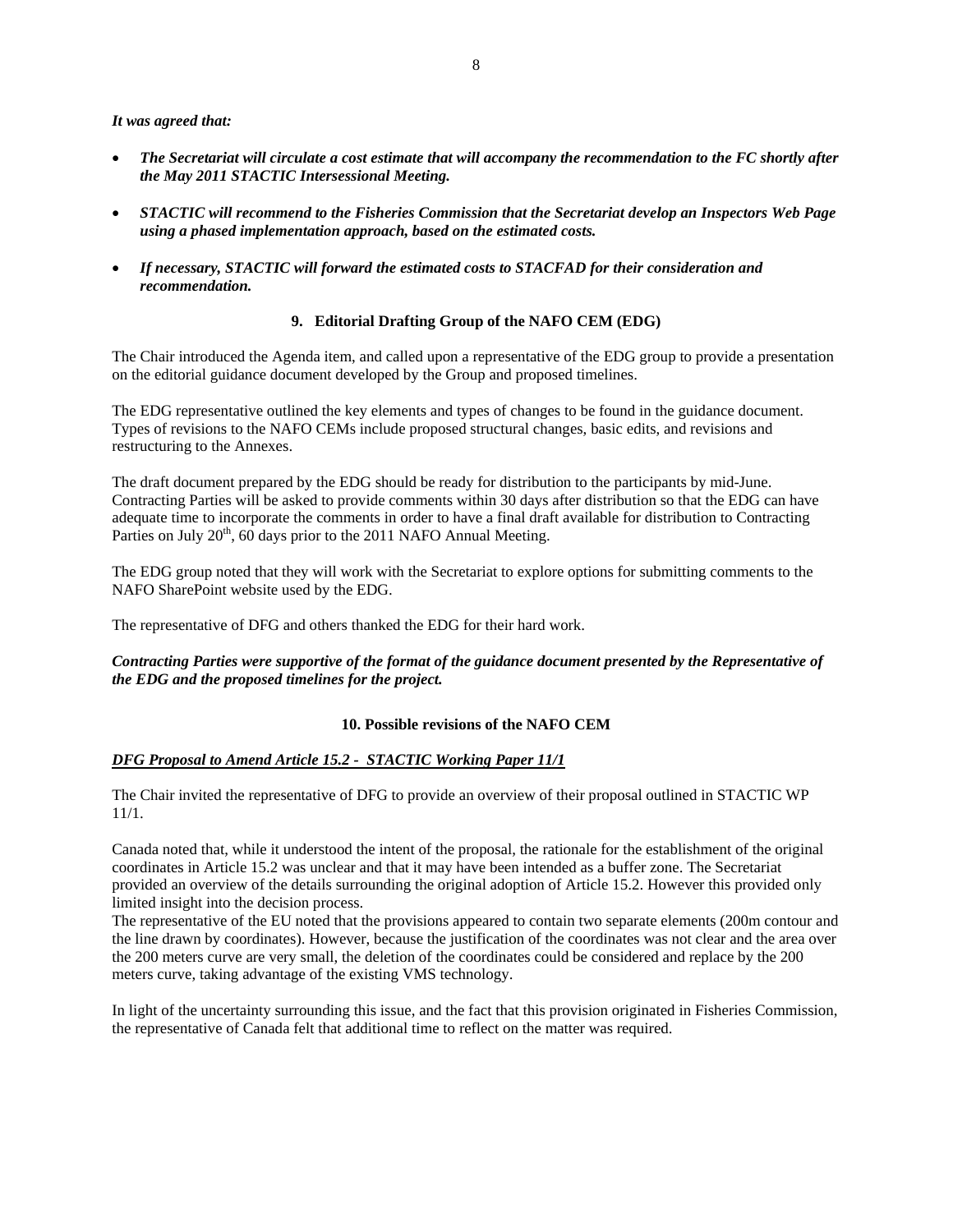## *It was agreed that:*

• *A decision on this agenda item will be deferred to the next STACTIC session during the 2011 NAFO Annual Meeting to allow Contracting Parties to give further consideration to the issue and the proposal by DFG.* 

## *US Proposal – Modification to Shark Bycatch Reporting and Finning Provisions – STACTIC WP 11/10*:

Under this agenda item, the Chair called on a representative of the US Delegation to present its proposal (STACTIC WP 11/10).

Among the key issues raised by the representative of the US Delegation are apparent conflicting provisions of the CEMs that possibly provide a loophole for not identifying reporting shark catch if catch is less than 1 ton. (Article 27.1.f)

While recognizing the general intent of the US proposal, a number of Contracting Parties noted concern with some elements. It was noted by some Contracting Parties and the Chair that the U.S. proposal raises 2 separate questions one concerning the mandatory reporting requirements of sharks, including skates, rays and chimeras, and another concerning the requirement to land sharks with fins intact.

Canada indicated that the proposed amendment to Article 17. 3 implied mandatory landing of all sharks, which is not required by NAFO. Canada suggested the language be modified as necessary. The U.S. clarified that the proposed amendment was not intended to require mandatory landing of sharks.

DFG noted problems with Article 27.1.f, as it is unclear if the limit of one ton of catch applies to a whole trip, haul by haul, etc. They also suggested requiring species specific reporting for everything 100 kg or greater, which is inline with NEAFC and their domestic approach.

The EU indicated that the reporting of incidental catch of sensitive species under Article 17 should not be confused with the reporting of commercial catches under Article 27. The EU also underlined that the inclusion of skates, rays and chimeras which implies a modification of Article 17, which is now limited to sharks. The EU also argued that it is too early to come to an agreement on the requirement to land sharks with fins intact. Iceland and other Contracting Parties also noted the limitations with the electronic reporting of sharks. The system is designed to consider weight. The CAT reports excludes discard. CAX includes discards. If shark catch is thrown overboard it is not reported electronically under the CAT report.

The U.S. agreed to revise its proposal for consideration at the Annual Meeting.

#### *It was agreed that:*

# • *This proposal will be reconsidered at the STACTIC session of the 2011 Annual Meeting based on a revised U.S. paper.*

#### *Issues Raised by Canada*

The Chair recognized Canada's interest in providing a brief overview of some emerging issues that may require future revisions to the CEMs, and invited a representative of Canada to provide a summary of the issues.

Canada provided a brief summary of the following 4 issues:

#### Labeling Provisions:

1) Canada noted that labeling has improved in recent years with the revisions to the CEMs. However, a recent trend of stowed boxes stacked upside down, concealing the labels, makes it difficult for inspectors to do their job effectively. The spirit and intent of the improved labeling provisions was to facilitate inspections both at sea and in port.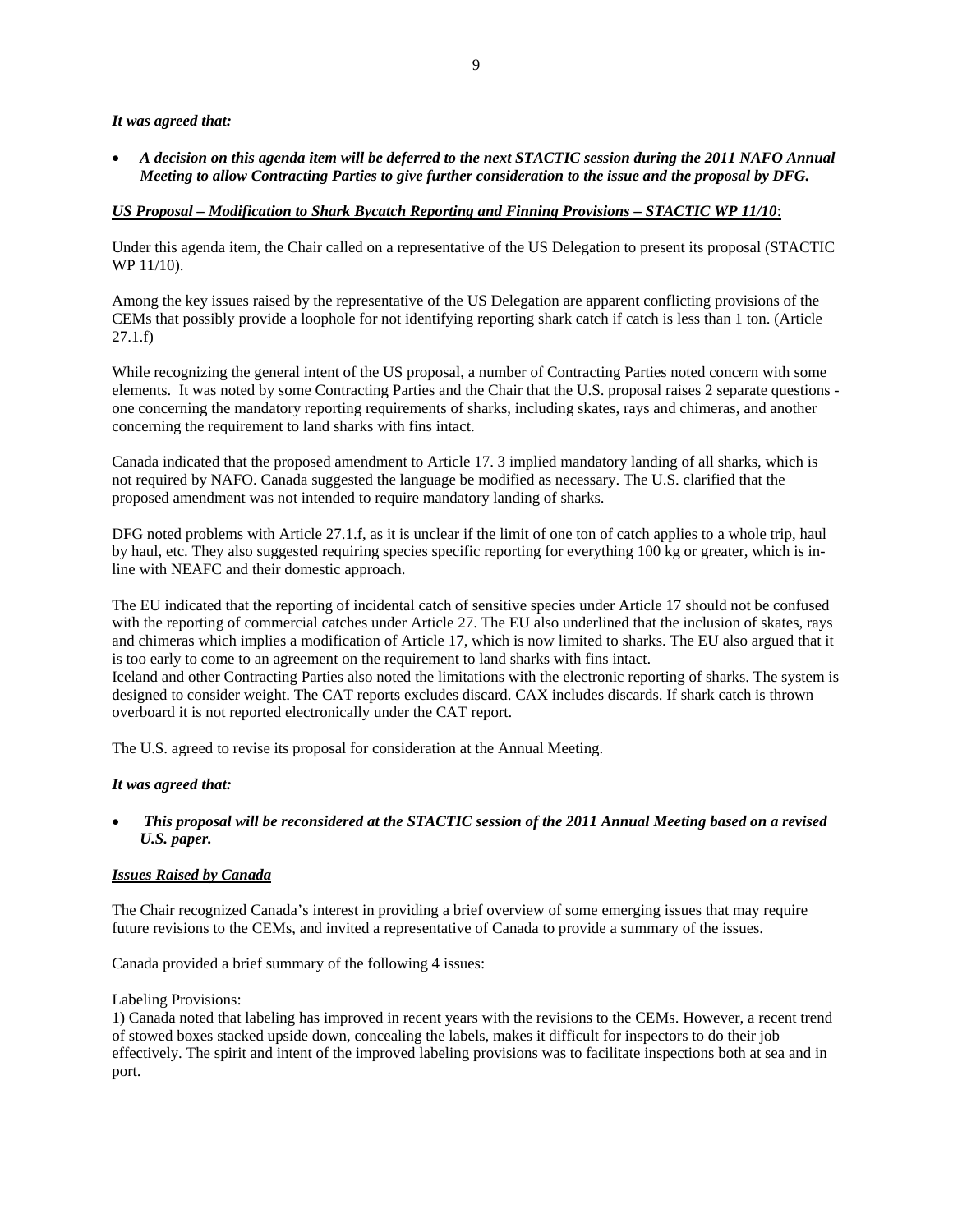2) Canada noted that it would be useful to have the date and area of capture labeled on groundfish (similar to the provision for Shrimp product marking) given the current situation in the cod fishery whereby 3NO is under moratorium and 3M is now open.

Tows:

3) Canada noted that to effectively monitor by-catch provisions, particularly in respect to moving after exceeding by-catch limits in any 1 tow, it would be useful to have the logbooks reflect the tow information on a set by set basis.

4) Canada noted that there is currently no measure in the CEMs to prevent vessels from returning to the same area where they have recently exceeded bycatch limits (1 tow provision only but not time limitations).

#### *It was agreed that:*

• *Canada will continue to monitor the trends and prepare a working paper(s) if required for the 2011 NAFO Annual Meeting.* 

# **11. Observers Scheme - NCEM Chapter VII and Article 28**

The Chair opened this item and after some discussion, the EU presented STACTIC WP 10/29.

The representative from the EU outlined several issues that it considered examples of limitations of the current observer program as outlined in STACTIC WP 10/29, particularly that the observer information is not used by science or the inspection service. He expressed that NAFO has enough information to use a risk based approach to focus inspection activity. The EU argued that the need for observers on all vessels is obsolete. The EU proposed that STACTIC consider the overall concept of observers and redefine the task and requirements for observers. The EU noted that they tabled STACTIC WP 10/29 in September 2010, and that the item remains open for consideration.

Some Contracting Parties indicated that they can sympathize with the limitations expressed by the EU with the current EU observer program in the NRA. It was highlighted that effective observer programs are in place in domestic and international fisheries and that the principals of an observer program in NAFO, such as deterrence, remain important and that the performance of the observer scheme cannot be measured on the number of apparent infringement reported by observers. The same Contracting Parties, which included Canada, Norway and Iceland, noted that the observer program should not be eliminated simply because some parts do not work as effectively as they should. However there may be room for improvements to the current programs. Norway underlined that NAFO should also be receptive to new technology to replace observers, as long as the control regime is not weakened.

The Chair suggested that STACTIC consult with the SC regarding the usefulness, etc. of observer reports. The EU and others expressed concern that the FC request to the SC to consider negative scientific impacts from the reduction/elimination of the "scientific observer program" was misleading and confusing because there is not "scientific observer program," only an observer program. Contracting Parties agreed to reword the request as indicated below to clarify the nature of the request to the SC.

#### *It was agreed that:*

• *The following request will be sent to the Chair of the Fisheries Commission for transmission to the Scientific Council:* 

*"STACTIC requests the SC to evaluate any negative scientific impacts resulting from the reduction/elimination of the scientific tasks specified under Article 28 of the NAFO CEM." (STACTIC WP 11/12, Rev.)* 

• *This agenda item will be reconsidered at the STACTIC session of the 2011 NAFO Annual Meeting based on a revised paper.*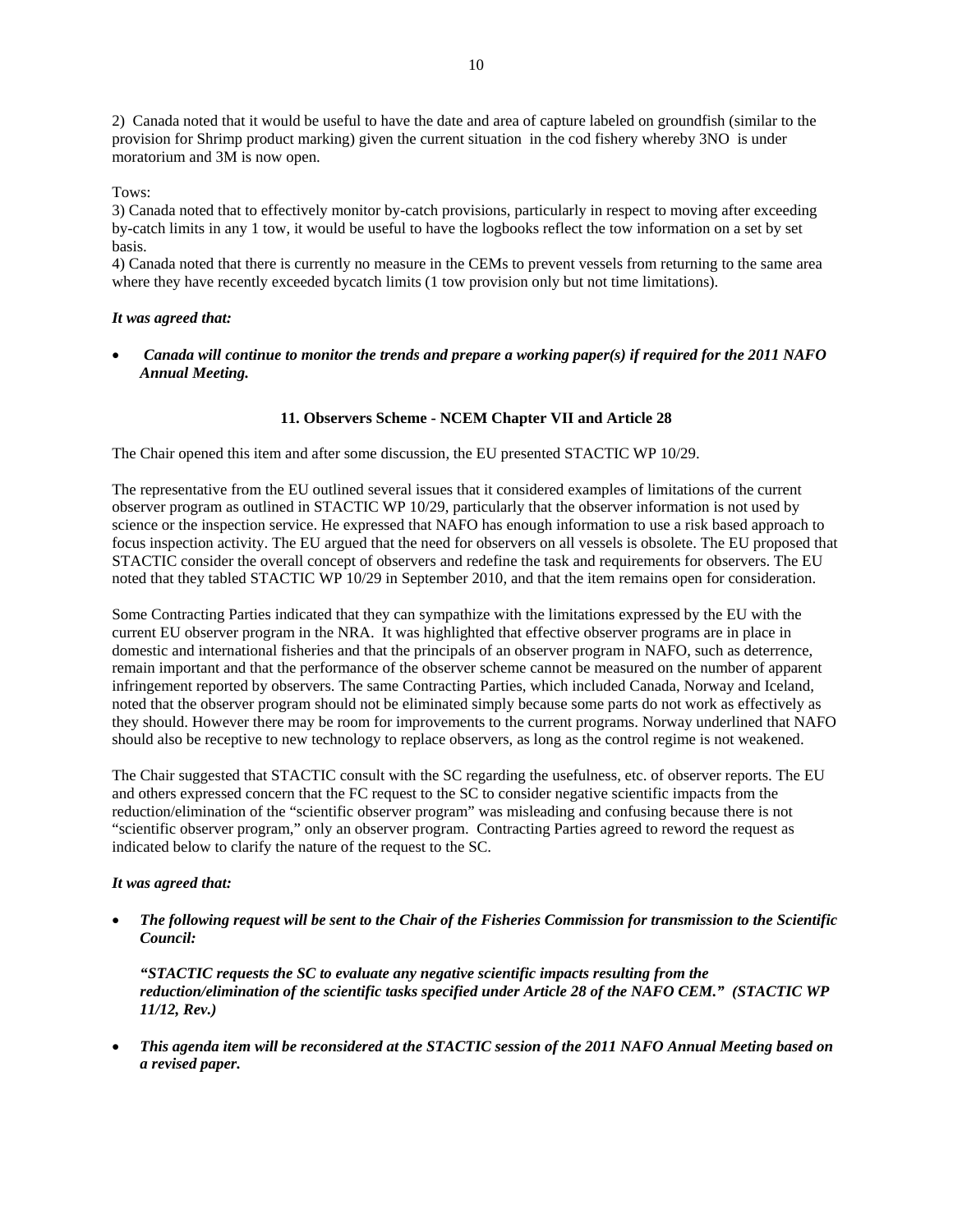The Chair noted that this agenda item is primarily related to what should be done about upcoming STACTIC meetings when unexpected events occur and interested Contracting Parties cannot attend.

Iceland noted that this is a potential challenge for all branches of NAFO, not just STACTIC. Contracting Parties considered a number of options on how to proceed should such unexpected events affect attendance at future STACTIC meetings.

#### *It was agreed that:*

- *Should unexpected events disrupt a STACTIC meeting, and as a result some or all Contracting Parties are unable to attend, the Chair and the Secretariat will continue to consider options on an ad-hoc basis that may include, but are not limited to:* 
	- o *Consideration of electronic meeting alternatives, e.g. video or teleconference meetings.*
	- o *Allowing the meeting to proceed with recognition that some or all issues can be discussed, but no recommendation finalized until Contracting Parties not present during the meeting review and respond to the recommendations.*
	- o *The meeting be rescheduled.*
	- o *The meeting be held at an alternative location.*
- *It was also agreed that Contracting Parties should notify the Secretariat of their intent to participate in a particular STACTIC meeting and any concerns regarding possible attendance so that they may considered and included in any ad hoc decisions regarding the holding of such meeting.*

## **13. Items forwarded to Advisory Group for Data Communication (AGDC)**

The Chair opened this agenda item by calling on the Secretariat to present a series of Working Papers. After the presentation the Chair opened the floor to discussion.

The EU noted that the AGDC report of its last meeting on 16 February 2011 mentioned the presentation to STACTIC, at this intersessional meeting, on electronic logbooks. Since such presentation was not done without clear explanation, the EU invited STACTIC to remind the AGDC group that NAFO needs to be fully integrated into the AGDC process, as stated in the reference terms of the AGDC. The EU recalled the request presented by STACTIC to the AGDC to establish in the short term a common system for the daily communication of catches through automated electronic reporting that benefits both organizations (NEAFC, NAFO) in the North Atlantic.

Contracting Parties pointed to the fact that NAFO did not participate in the February AGDC meeting. A representative from Iceland, who is also the Chairman of PECCOE, noted that the AGDC meeting in February highlighted the need for electronic log books. The representative from Iceland noted that he understood the implementation of electronic log books is not as imminent in NAFO, and thus not an immediate concern. If STACTIC wants a presentation of the AGDC report on electronic log books, it should make such a request.

The Secretariat said that they continue to play a role in the AGDC, including housing the web site and holding data and information.

Last year the EU proposed new product code forms (STACTIC WP 10/32). The same product code forms have been adopted by NEAFC.

The Contracting Parties discussed each of the agreed items below.

#### *It was agreed that:*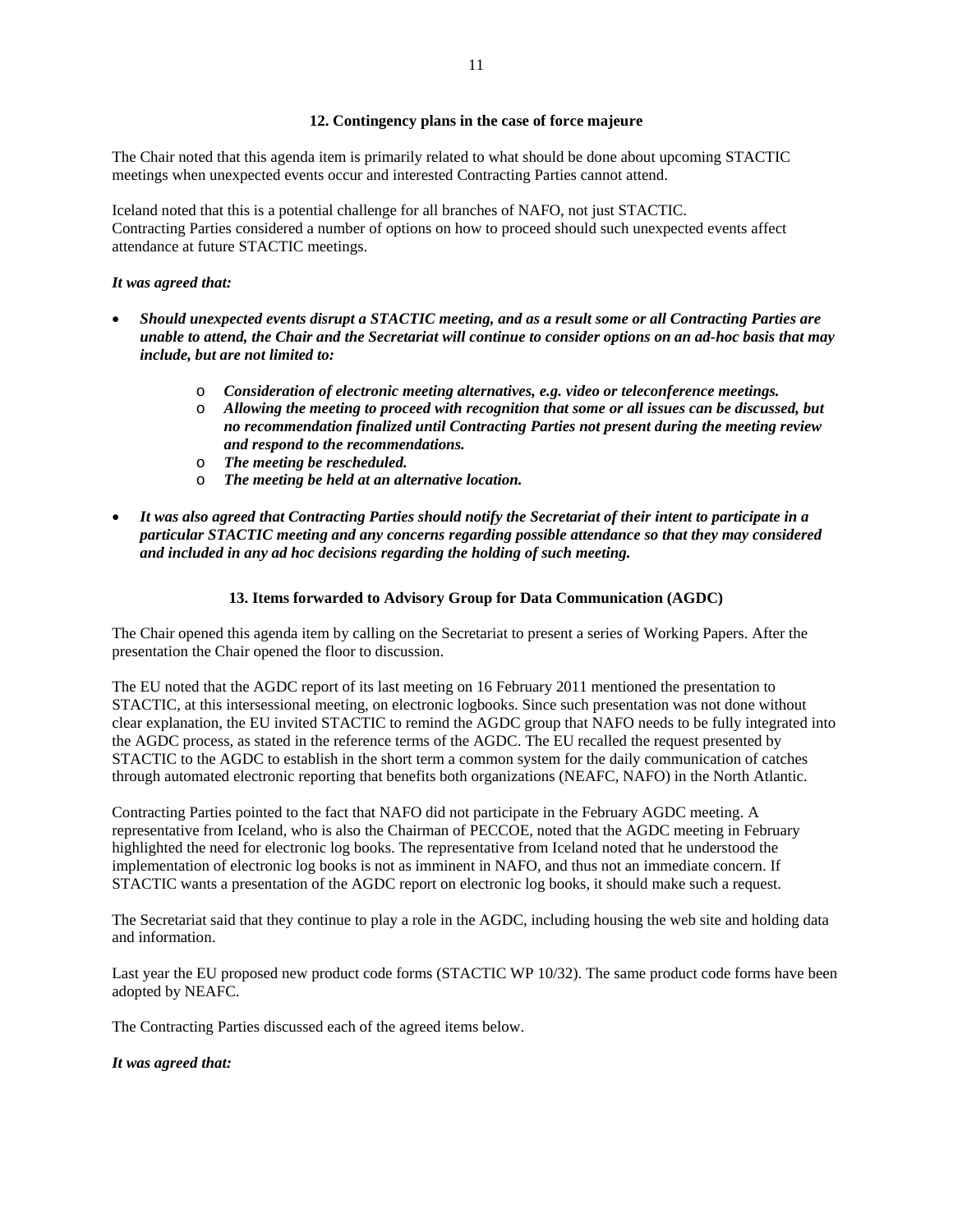## *Daily Communication of Catches*

• *The AGDC has endorsed the new data elements outlined in FC Doc. 19 Rev (CH-Chartering Flag) and AE (Area of Entry), and the Secretariat has implemented these elements.* 

## *Cancel Message*

• *This issue outlined in STACTIC WP 10/15 Rev is deferred to NEAFC and the AGDC to develop the Cancel message system, and once this has been completed, STACTIC will consider its adoption for NAFO.* 

## *Product Code Forms*

• *STACTIC will recommend to the Fisheries Commission the adoption of the 3-Alpha codes for product form as set forth in STACTIC WP 11/14 REV (Annex 4). This system does not include, at this time, any special codes for collective presentation of fish and fish parts.* 

## *Observer scheme*

• *STACTIC will defer a discussion on the Observer Scheme in the NAFO CEMs and the implementation of a broader electronic catch reporting system pending further discussion on the issue in AGDC.* 

## *Other*

• *It was noted that the STACTIC should remind AGDC that NAFO needs to be fully integrated into the AGDC process. STACTIC should be a more active participant in the AGDC to ensure better harmonization of Data Communication Standards and Reporting Systems.* 

#### **14. Other matters**

#### *Proposal from Norway – HTTPS NAF Gateways at the NEAFC and NAFO Secretariat - STACTIC WP 11/2*

For this agenda item, the Chair called on a representative from Norway to present STACTIC WP 11/2.

The representative from Norway noted there were unexpected challenges encountered when its security certificate expired. Based on these challenges, Norway's document for discussion outlines proposals to ensure NEAFC and NAFO standards reflect 'best practices'.

Norway's paper also calls on NAFO to switch from self-signed authorities to third-party authorities.

Contracting Parties, including Norway, Iceland and DFG, discussed the pros and cons of self-signed and third party authorities.

#### *It was agreed that:*

- *As NAFO has no authority over NEAFC, STACTIC cannot support Proposal 1 of STACTIC WP 11/2.*
- *STACTIC supports the NAFO related content in Proposal 2 of STACTIC WP 11/2. As such, the NAFO Secretariat will review their current procedures for data communication via HTTPs to ascertain if the systems are in accordance with common recognized standards and 'best practice' and to report to STACTIC during the 2011 NAFO Annual Meeting.*
- *Some technical comments from the AGDC would be sought regarding this matter.*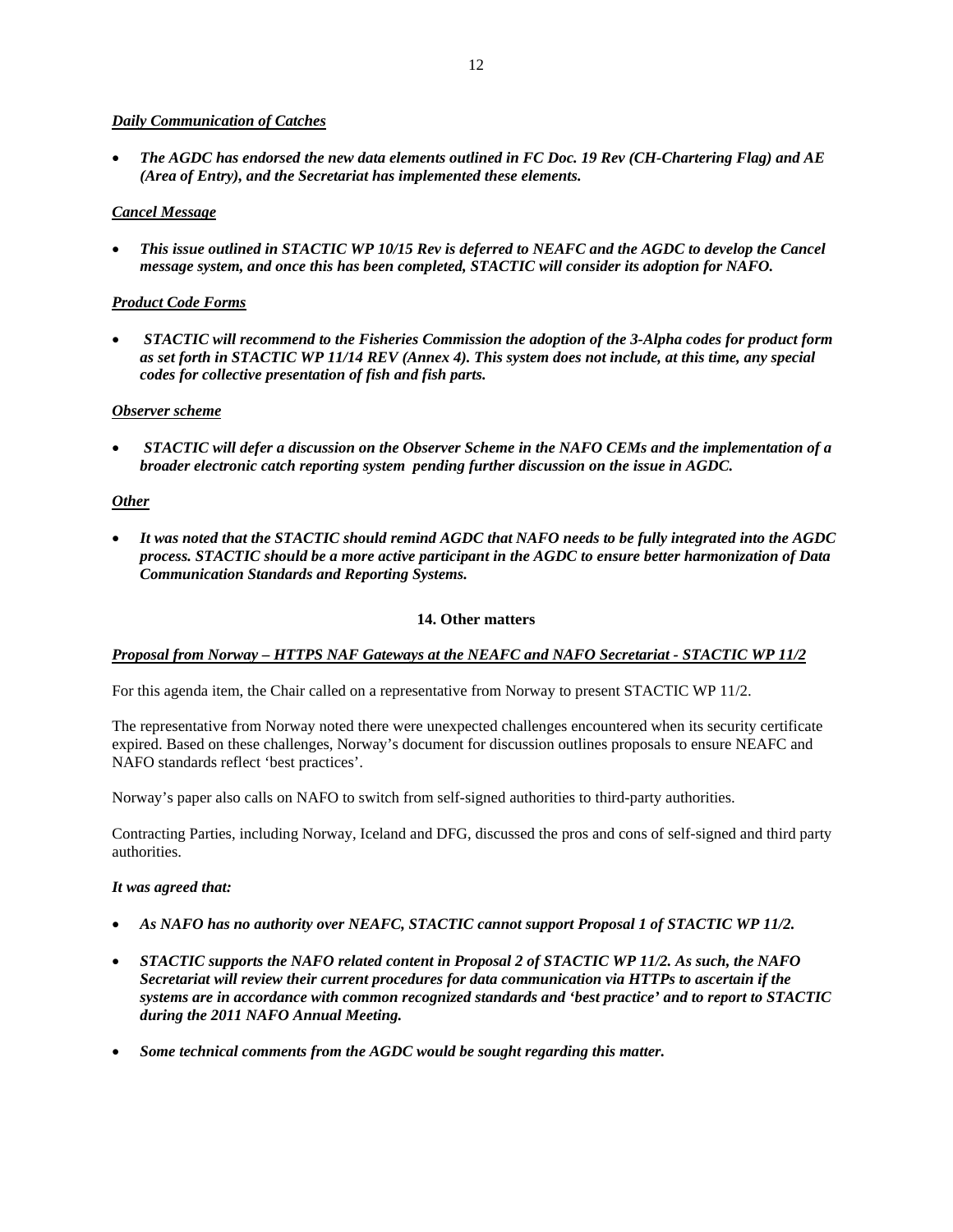## *Presentation by the Secretariat - Structural Changes to NAFO's VMS - STACTIC WP 11/3*

The Chair called on the Secretariat to provide an overview of STACTIC WP 11/3 to open this agenda item.

#### *It was agreed that:*

• *Proposals by Contracting Parties that require changes to computer systems that in any way affect the obligations, duties and costs of other Contracting Parties should be brought to STACTIC. If they do not affect Contracting Party obligations, duties and costs of other Contracting Parties, the issue does not have to be raised with STACTIC.* 

#### *Presentation by the Secretariat – SC Requests FC for Definition of Certain Fishing Gears - STACTIC Working Paper 11/8*

The Chair called on the Secretariat to present STACTIC Working Paper 11/8 to open this agenda item.

Following the presentation from the Secretariat, the EU noted that the request is based on a growing trend of blue whiting crossing the NEAFC/NAFO border. The problem is that blue whiting is considered by NAFO as a groundfish subject to a 130 mm mesh size, while on the NEAFC side it is classified as a pelagic species subject to a 35 mm mesh size.

Iceland and others asked if there is any evidence of blue whiting in the NAFO Convention Area. Canada noted that there was no indication that there was.

It was noted that STACTIC is being asked to define the fishing gear for purposes of responding to an FC request to consider the appropriate mesh size for a fishery that is deemed to be "semi-pelagic." Contracting Parties did not think it was appropriate to define semi-pelagic gear for this purpose because there are already definitions that use the term mid-water trawls and there are ongoing efforts at FAO to further define mid-water trawl/pelagic gears. Contracting Parties felt that Working Paper 11/8 adequately reflects the extent to which STACTIC can respond to a request for definitions of semi-pelagic gear

#### *It was agreed that:*

• *In response to the SC request for gear definition, STACTIC will forward WP 11/8 as it adequately reflects the extent to which STACTIC can provide guidance to the SC on pelagic gear definitions.* 

#### *STACTIC Working Paper 11/9*

There was no substantive discussion on this agenda item.

#### *It was agreed that:*

• *STACTIC WP 11/9 shall be forwarded to the AGDC to compliment the steps that have already been taken by NEAFC.* 

#### *Other Issues*

A Contracting Party raised a concern that vessels of another Contracting Party fishing for cod in area 3M at the same time and in the same vicinity as one of its flag vessels appeared to be reporting significantly lower catch rates than its vessel. The Contracting Party of these other vessels indicated its willingness to investigate this concern, including issuing an invitation to the Contracting Party raising this concern to jointly inspect vessels that were fishing in 3M.

#### *It was agreed that:*

• *Relevant Contracting Parties will cooperate and be transparent on apparent compliance issues such as this, including allowing the possibility of joint in port inspections (as per the joint inspection scheme).*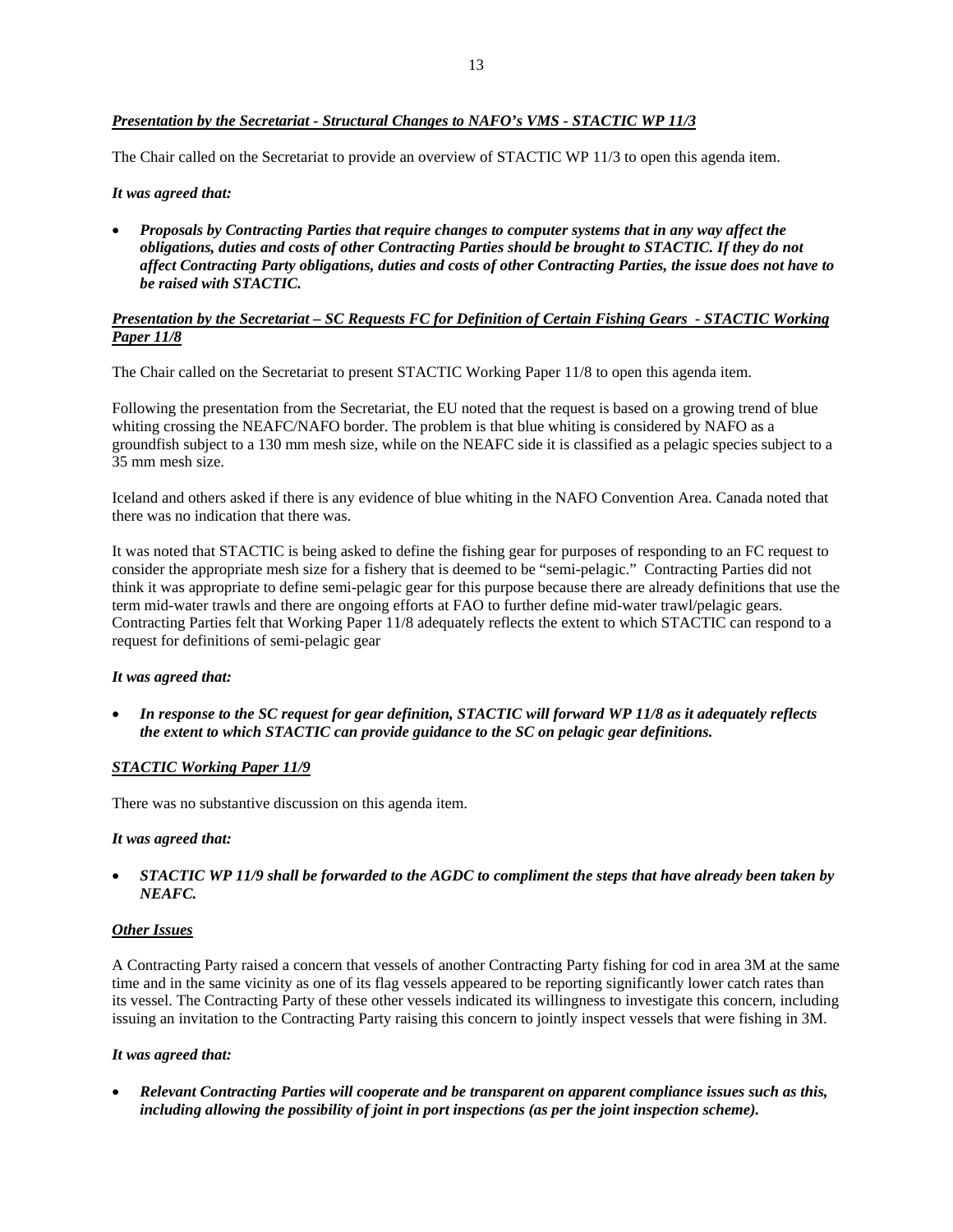# **15. Time and Place of next meeting**

The next STACTIC meeting will take place during the 2011 NAFO Annual Meeting being held 19-23 September in Halifax, Nova Scotia, Canada.

#### **16. Adoption of Report**

It was agreed that the first draft of the meeting report will be completed by end of day, May 10, 2011. The Draft will be circulated to Contracting Parties shortly afterwards, and Contracting Parties will be given 10 business days to provide feedback using the MS Word Track Changes tool on the draft report.

A final report will be circulated by the Secretariat once all Contracting Parties confirm support for the report.

#### **17. Adjournment**

The meeting was adjourned at 14:30 hrs on May 10, 2011.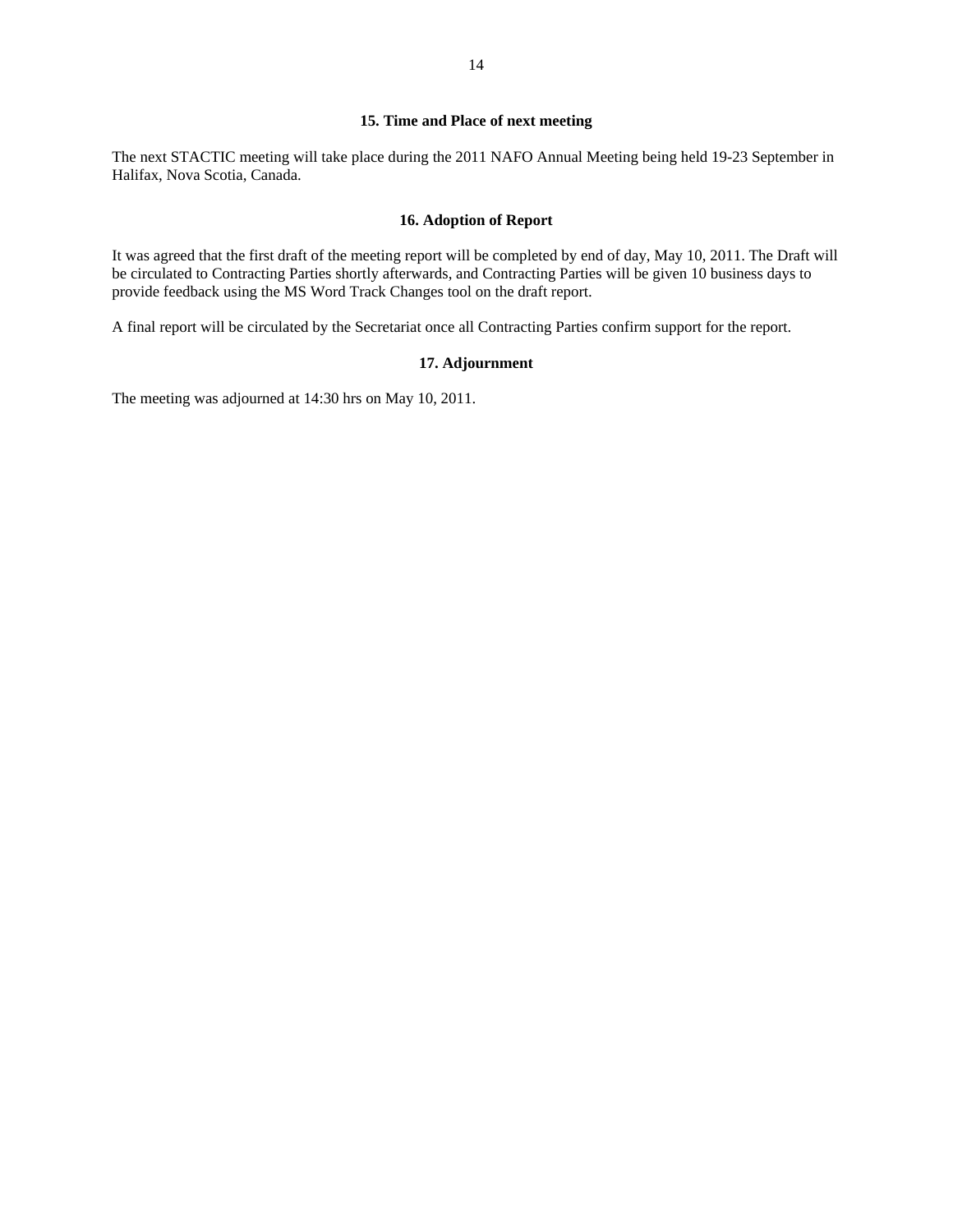# **Annex 1. List of Participants**

# **CANADA**

#### **Head of Delegation**

Jenkins, Randy, Director, Enforcement, Conservation and Protection (C&P), Fisheries and Oceans Canada, 200 Kent Street, Ottawa, ON K1A 0E6

Phone: +613 990 0108 – Fax: +613 941 2718 – E-mail: randy.jenkins@dfo-mpo.gc.ca

#### **Advisers**

Anderson, Kevin, Director, Conservation and Protection (C&P), NL Region, Fisheries and Oceans Canada, P. O. Box 5667, St. John's, NL A1C 5X1 Phone: +709 772 4494 – Fax: +709 772 3628 – E-mail: kevin.anderson@dfo-mpo.gc.ca Gilchrist, Brett, Senior International Fisheries Officer, International Fisheries Management Bureau, International Affairs Directorate, Fisheries and Oceans Canada, 200 Kent St., Ottawa, ON K1A 0E6 Phone: +1 613 991 0218 – Fax: +1 613 993 5995 – E-mail: brett.gilchrist@dfo-mpo.gc.ca Lambert, Bob, Chief, Enforcement Operations, Conservation and Protection (C&P) NCR, NL Region, Fisheries and Oceans Canada, P. O. Box 5667, St. John's, NL A1X 5X1 Phone: +709 772 5482 – Fax: +709 772 3628 – E-mail: robert.lambert@dfo-mpo.gc.ca Napier, Brent, International Fisheries Officer, International Affairs Directorate, Fisheries and Oceans Canada, 200 Kent St., Ottawa, ON K1A 0E6

Phone: +613 998 3805 – Fax: +613 941 2718 – E-mail: napierb@dfo-mpo.gc.ca

## **DENMARK (in respect of the Faroe Islands and Greenland)**

# **Head of Delegation**

Trolle Nedergaard, Mads, Fiskerilicensinspektor, Head of Department, Gronlands Fiskerilicenskontrol, Postbox 501, DK-3900 Nuuk, Greenland Phone: +299 345377 – Fax: +299 323235 – E-mail: mads@nonoq.gl

# **Advisers**

Gaardlykke, Meinhard, Adviser, Faroe Islands Fisheries Inspection, Yviri við Strond 3, P. O. Box 1238, FO-110 Torshavn, Faroe Islands Phone: +298 311065 – Fax: +298 313981 – E-mail: meinhardg@fve.fo Kruse, Martin, Adviser, FMC-Manager, Faroe Islands Fisheries Inspection, Yviri við Strond 3, P. O. Box 1238, FO-110 Torshavn, Faroe Islands Phone: +298 311065 – Fax: +298 313981 – E-mail: martink@fve.fo

#### **EUROPEAN UNION**

# **Head of Delegation**

Spezzani, Aronne, European Commission, Directorate-General for Maritime Affairs and Fisheries, 99 Rue Joseph II, B-1049, Brussels, Belgium

Phone: +32 2 295 9629 – Fax: +32 2 296 2338 – E-mail: aronne.spezzani@ec.europa.eu

#### **Advisers**

Kordecka, Aleksandra, International Relations Officer, International Affairs, Law of the Sea and Regional Fisheries Organizations, European Commission, Directorate-General for Maritime Affairs and Fisheries (DG MARE.B.1), 200 Rue de la Loi/Wetstraat, B-1049 Brussels, Belgium

Phone: +32 2 297 4070 – Fax: +32 2 295 5700 – E-mail: aleksandra.kordecka@ec.europa.eu

Dross, Nicolas, International Relations Officer, International Affairs, Law of the Sea and Regional Fisheries Organizations, European Commission, Directorate General for Fisheries and Maritime Affairs (DG MARE.B.1), Rue Joseph II, 99, 1000 Brussels, Belgium

Phone: +32 2 298 0855 – Fax: +32 2 295 5700 – E-mail: nicolas.dross@ec.europa.eu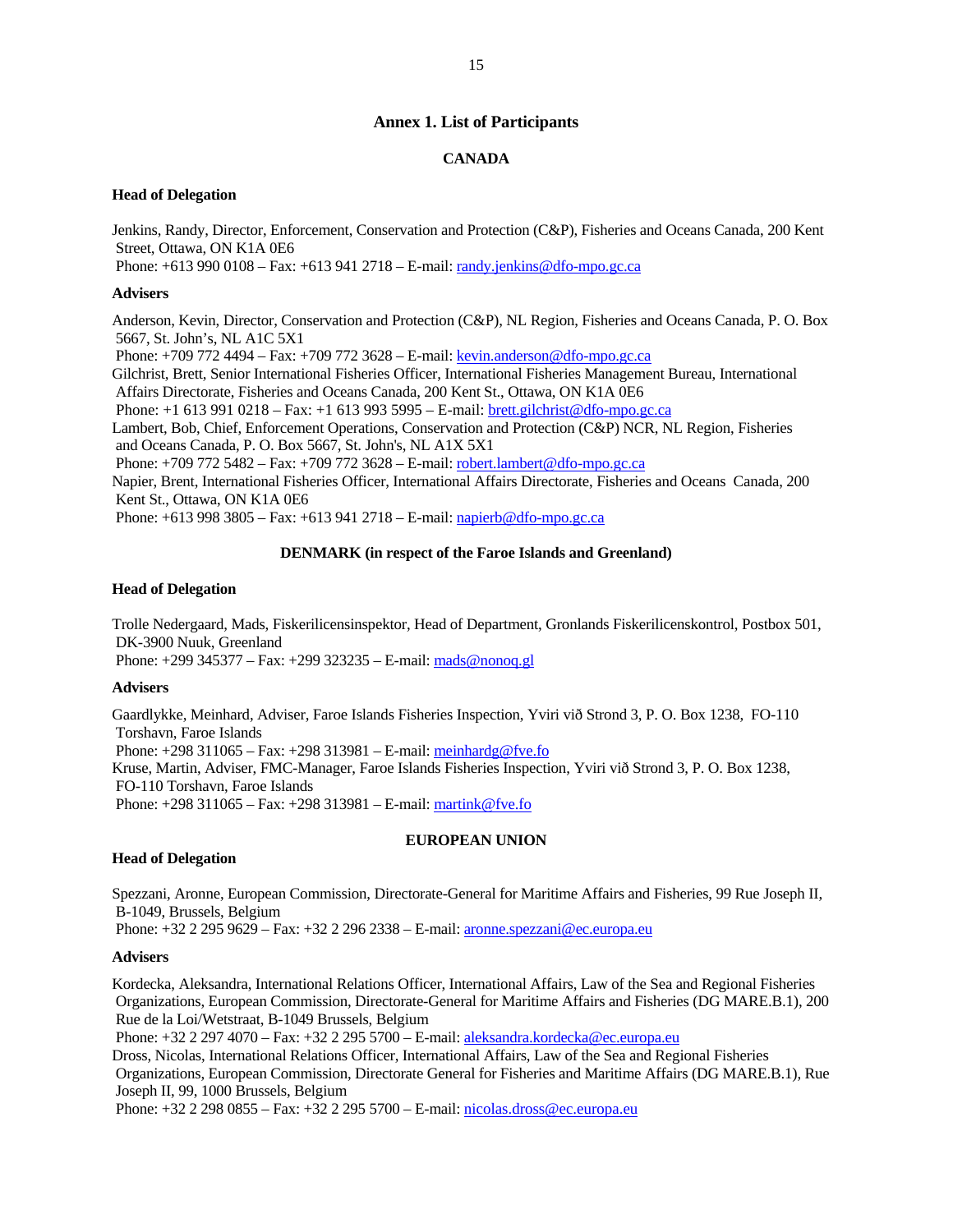Lansely, Jon, European Commission, Directorate General for Fisheries and Maritime Affairs (DG MARE.B.1), Rue Joseph II, 99, 1000 Brussels, Belgium

Phone:  $+ 32 2 295 8346 - E$ -mail: jon.lansley@ec.europa.eu

Pagliarani, Giuliano, Administration Officer-NAFO Coordinator, Fisheries Control in International Waters, European Commission, Directorate-General for Maritime Affairs and Fisheries, Rue Joseph II, 99 (01/062), B-1049, Brussels, Belgium

Phone: +32 2 296 3834 – Fax: +32 2 296 2338 – E-mail: giuliano.pagliarani@ec.europa.eu

Babcionis, Genadijus, Desk Manager, Community Fisheries Control Agency (CFCA), Apartado de Correos 771 – E-36200 – Vigo, Spain

Phone: +34 986 12 06 40 – E-mail: genadijus.babcionis@cfca.europa.eu

Grosmann, Meit, Leading Inspector, Environmental Inspectorate, Dept. of Fisheries Protection, Kopli 76, 10416 Tallinn, Estonia

Phone: +372 696 2218 – Fax: +372 696 2237 – Email: meit.grosmann@kki.ee

Chamizo Catalan, Carlos, Head of Fisheries Inspection Division, Secretariat General de Pesca Maritima, Ministerio de Medio Ambiente, y Medio Rural y Marino, Velázquez, 144, 28006 Madrid, Spain

Phone: +34 91 347 1949/ 8313 – Fax: +34 91 347 1512 – E-mail: cchamizo@mapya.es

Wolff, Gunnar, BLE, Haubachstrasse 86 , 22765 Hamburg, Germany

Phone: +49 40 306860537 – Email: gunnar.wolff@ble.de

Batista, Emilia, Directora de Servicos, Departamento dos Recursos, Direccao Geral das Pescas e Aquicultura, Avenida da Brasilia, 1449-030 Lisbon, Portugal

Phone: +351 742 3629 – Fax: +351 21 303 5922 – E-mail: ebatista@dgpa.min-agricultura.pt

## **FRANCE (in respect of St. Pierre et Miquelon)**

#### **Head of Delegation**

Bigorgne, Matthias, Ministère de l'alimentation, de l'agriculture et de la pêche, 3, place de Fontenoy 75700 Paris 07 SP Phone: +33 1 49 55 53 55 – Fax: +33 1 49 55 82 00 – E-mail: matthias.bigorgne@agriculture.gouv.fr

#### **ICELAND**

#### **Head of Delegation**

Freyr Helgason, Kristján, Special Advisor, Department of Resource Management, Ministry of Fisheries and Agriculture, Skulagata 4, 150 Reykjavik Phone: +354 545 8300 – Fax: +354 552 1160 – E-mail: kristjan.freyr.helgason@slr.stjr.is

#### **Advisers**

Thormar, Anna, Quota Allocations Department, Directorate of Fisheries, Dalshrauni 1, 220 Hafnarfjordur Phone: +354 569 7900 – Fax: +354 569 7991 – E-mail: annatho@fiskistofa.is Geirsson, Gylfi, CDR Senior Grade, Icelandic Coast Guard, Skogarhlid 14, 105 Reykjavik Phone: +354 545 2000/545 2071 – Fax: +354 545 2040 – E-mail: gylfi@lhg.is

#### **NORWAY**

#### **Head of Delegation**

Johnsen, Stein-Aage, Senior Legal Adviser, Resource Management Dept., Directorate of Fisheries, P. O. Box 2009 Nordnes, NO-5817 Bergen Phone: +47 55 23 80 00 / 8124 – Fax: +47 55 23 80 90 – E-mail: stein-age.johnsen@fiskeridir.no

#### **Advisers**

Fasmer, Ellen, Directorate of Fisheries, IT Department, P. O. Box 185, Sentrum, 5804 Bergen Phone: +47 97 42 96 81 - Fax: + 47 55 23 80 90 – E-mail: ellen.fasmer@fiskeridir.no Hanne Østgård , Directorate of Fisheries, P. O. Box 185, Sentrum, 5804 Bergen Phone: +47 46 80 52 05 – Fax: +47 55 23 80 90 – E-mail: hanne.ostgard@fiskeridir.no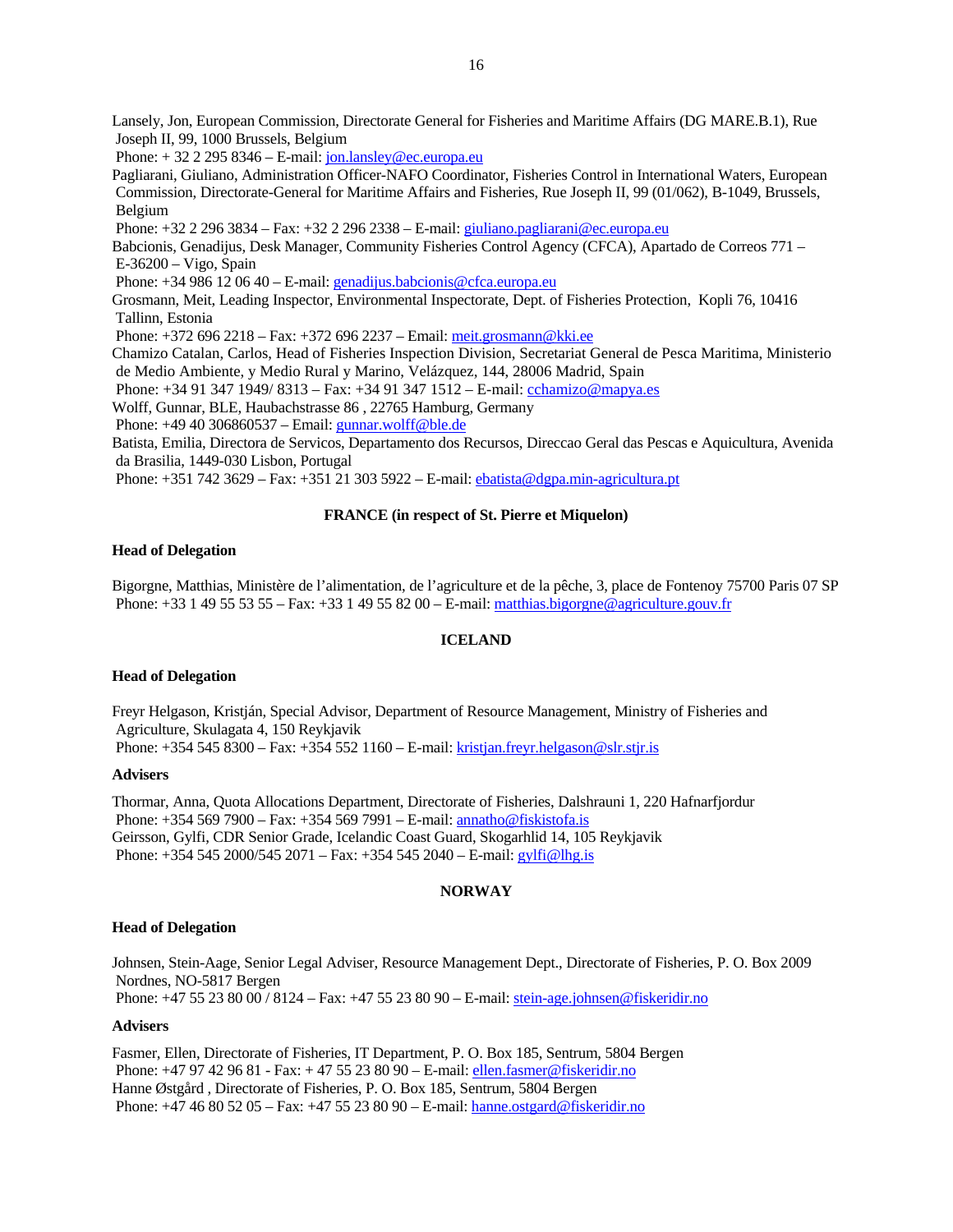#### **RUSSIAN FEDERATION**

#### **Head of Delegation**

Agalakov, Vadim, Chief State Inspector, State Port Control and Convention Areas Div., Barents-Belomorsk Territorial Directorate of the Federal Agency for Fisheries of the Russian Federation, str. Kominterna 7, 183038 Murmansk

Phone: +7 815 2 798 116 – Fax: +7 815 2 451 945 – E-mail: murmansk@bbtu.ru

#### **Adviser**

Volkov, Victor, Deputy Director, West Subsidiary of the Federal State Department "The Centre of Fishery Monitoring and Communication", /Russian FMC (Murmansk)/, 43, Tralovaya, Murmansk, 183950 Phone: +7 8152 47 4167 – Fax: +7 8152 47 4852 – E-mail: volkov@mrcm.ru

## **UNITED STATES OF AMERICA**

#### **Head of Delegation**

McHale, Allison, Fishery Policy Analyst, Sustainable Fisheries Div., US Dept. of Commerce, NOAA, National Marine Fisheries Service, 55 Great Republic Drive, Gloucester, MA 01930 Phone: +978 281 9103 – Fax: +978 281 9135 – E-mail: allison.mchale@noaa.gov

#### **Advisers**

DeCola, Peter, Captain, United States Coast Guard, Maritime Law Enforcement Branch, First Coast Guard District (dre), 408 Atlantic Avenue, Boston, MA 02110- 3350 Phone: +617 223 8685 – Fax: +617 223 8074 – E-mail: Peter.N.DeCola@uscg.mil Martin, Jr., Gene S., Attorney, Office of the General Counsel Northwest, National Oceanic and Atmospheric Administration, Northeast, 55 Great Republic Drive, Gloucester, MA 01930 Phone: + 978 281 9242 – Fax: + 978 281 9389 – E-mail: gene.s.martin@noaa.gov

## **OBSERVER**

#### **North East Atlantic Fisheries Commission (NEAFC)**

Neves, Joao, North East Atlantic Fisheries Commission (NEAFC), 22 Berners St., London W1T 3DY UK Phone: +44 (0) 207 631 0016 – Fax: +44 (0) 207 636 9225 – E-mail: joao@neafc.org

## **NAFO SECRETARIAT**

Ricardo Federizon, Fisheries Commission Coordinator rfederizon@nafo.int Cindy Kerr, Fisheries Information Manager charges charged the charge campanis Ceorge Campanis, IT Manager campanis Ceorge Campanis Ceorge Campanis Ceorge Campanis Ceorge Campanis Ceorge Campanis Ceorge Campanis Ceorge Camp George Campanis, IT Manager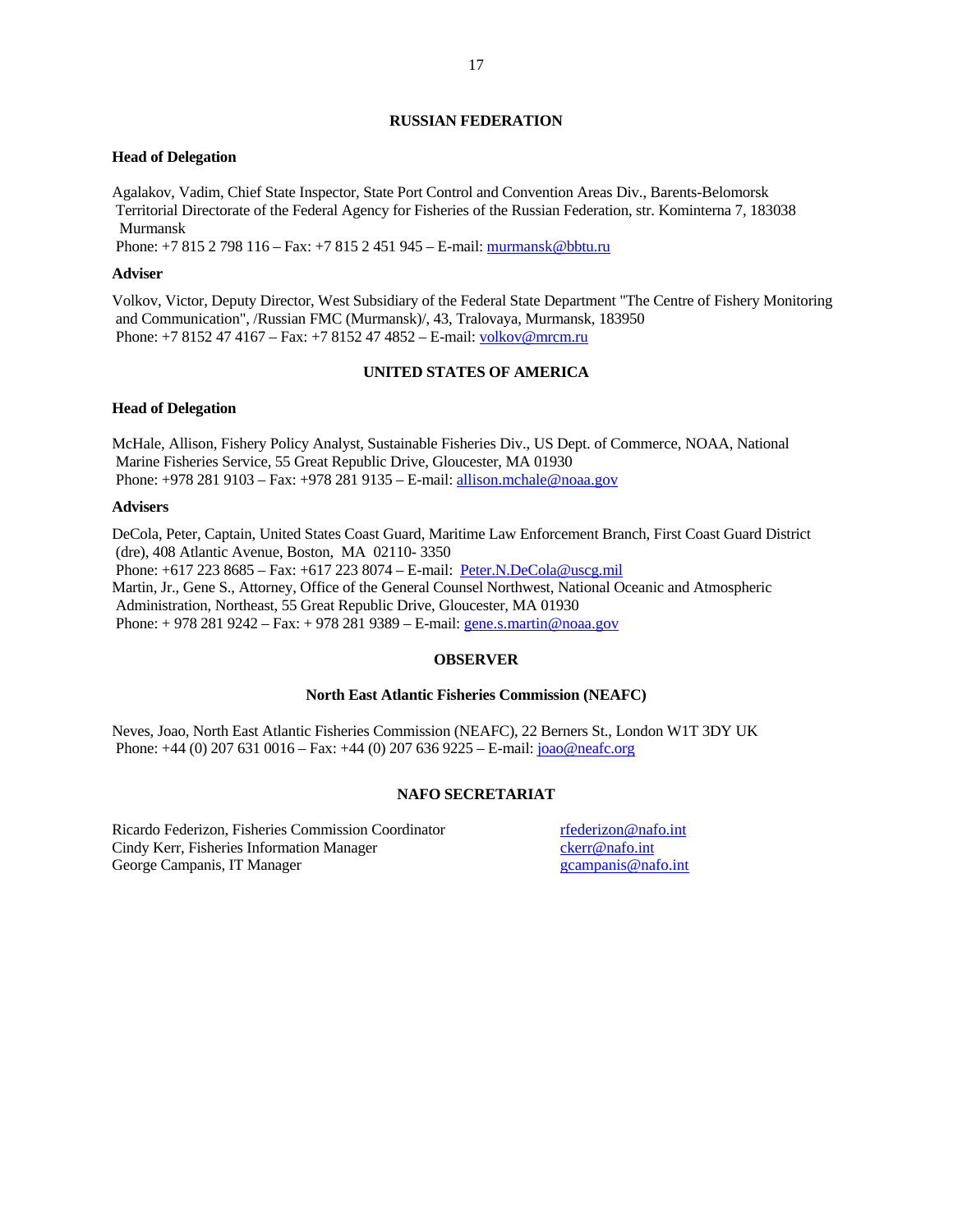# **Annex 2. Agenda**

- 1. Opening by the Chair
- 2. Appointment of Rapporteur
- 3. Adoption of Agenda
- 4. Compilation of fisheries report for compliance review (2004-2009), including review of Apparent Infringements
- 5. Review and evaluation of NAFO Compliance objectives
- 6. Review of IUU List pursuant to NAFO CEM Article 57.3
- 7. Half-year review of the implementation of the new NCEM measures
- 8. Inspectors Web Page
- 9. Editorial Drafting Group of the NAFO CEM (EDG)
- 10. Possible revisions of the NAFO CEM
- 11. Observers Scheme NCEM Chapter VII and Article 28
- 12. Contingency plans in the case of force majeure
- 13. Items forwarded to Advisory Group for Data Communication (AGDC)

14. Other matters

- The HTTPs NAF Gateways at the NEAFC and NAFO Secretariats
- Structural Changes to NAFO's VMS
- SC Requests for FC Definition of Certain Fishing Gears
- Assessments of NAFO's VMS Data Transmissions (2008-2010)
- 15. Time and Place of next meeting
- 16. Adoption of Report
- 17. Adjournment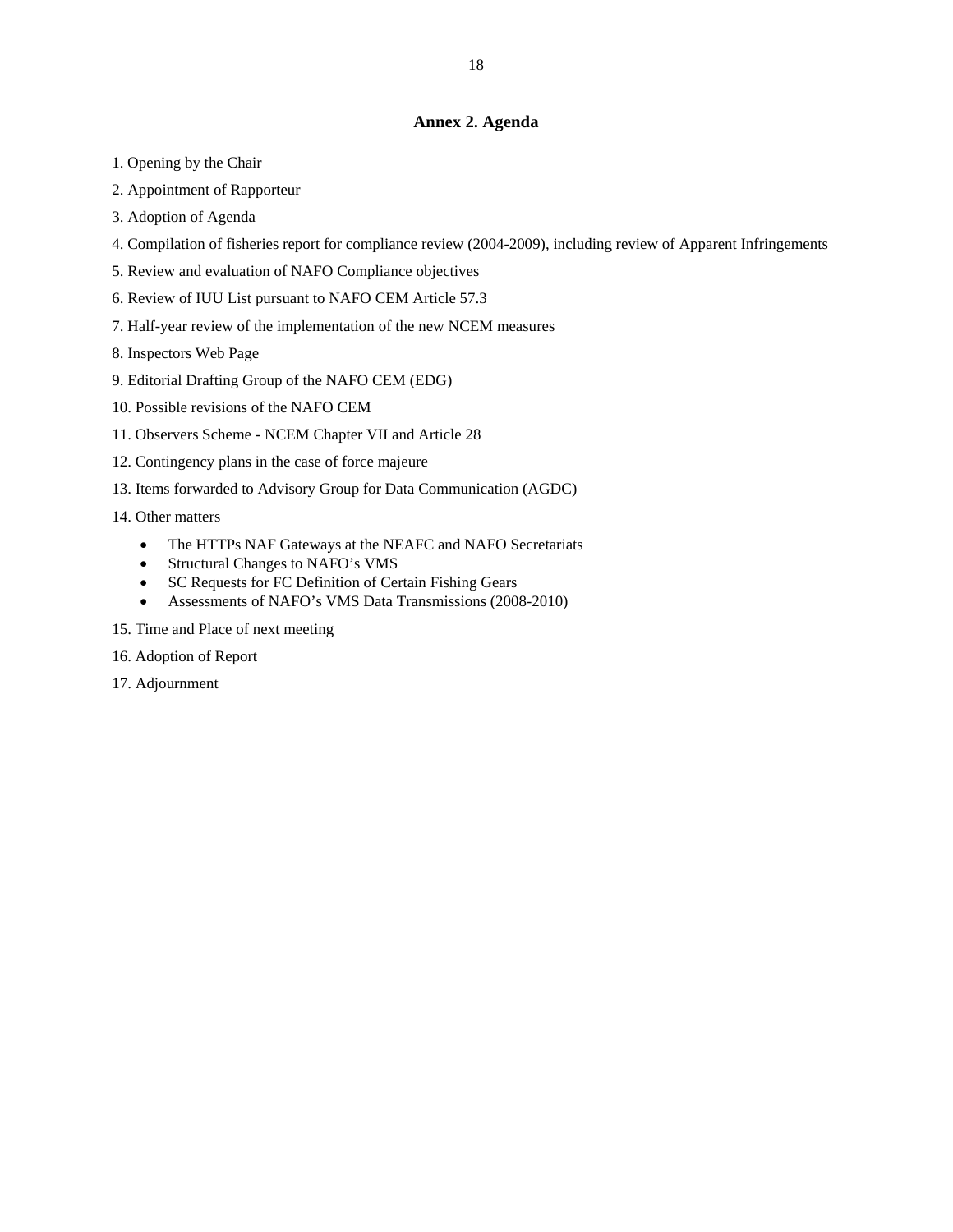

**In this presentation . . .** •**The big Table 1** •**Vital Statistics 2010 – Groundfish (GRO), Shrimp (PRA), and pelagic Redfish (REB)** •**Trends 2004 – 2010** •**Effort – days‐at‐sea** •**Number of vessels** •**At‐sea inspections** •**Inspection Rate**

STACTIC Intersessional Meeting - London, UK May 2011

**Annex 3. NAFO 2010 Fisheries Profile and Trends**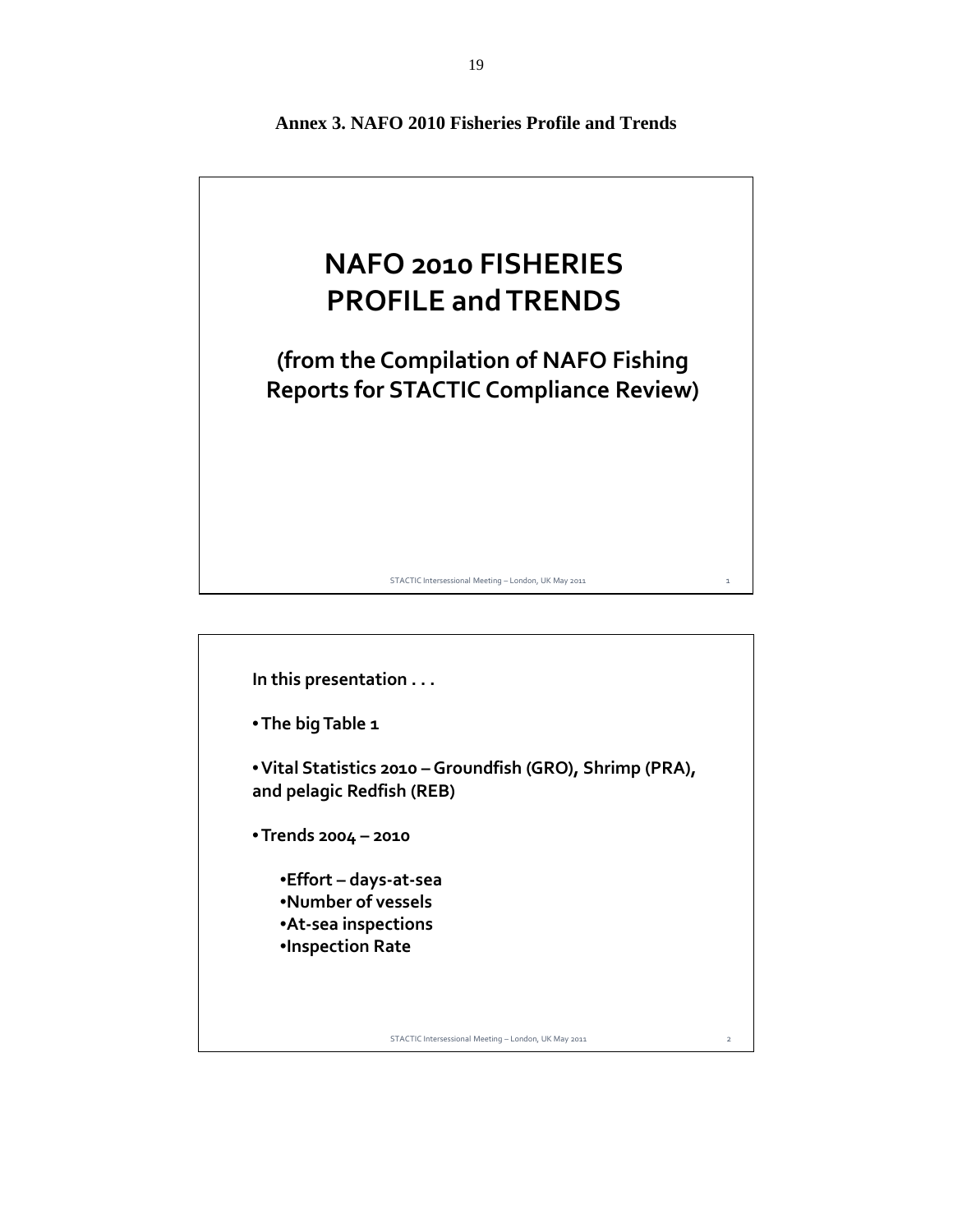

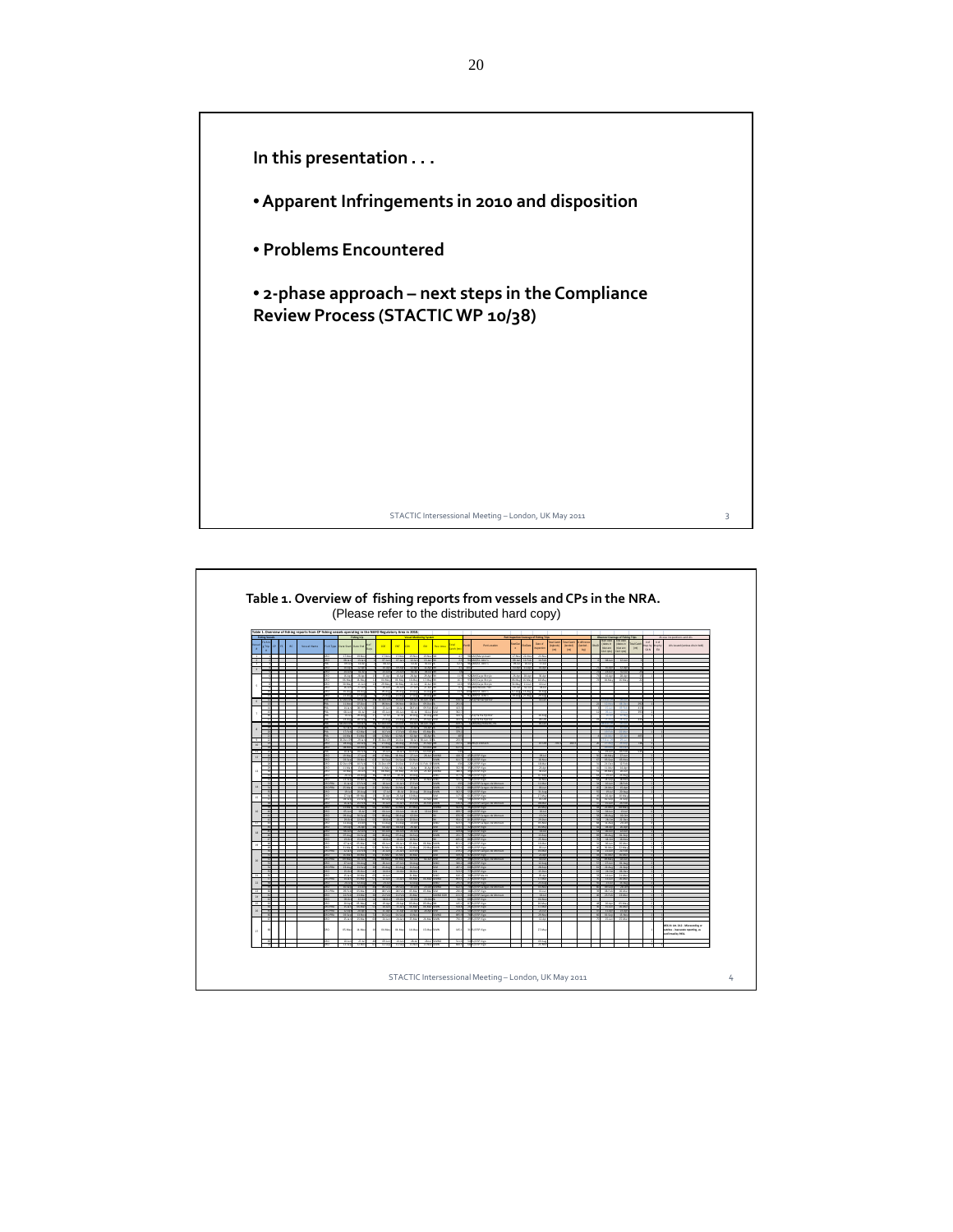

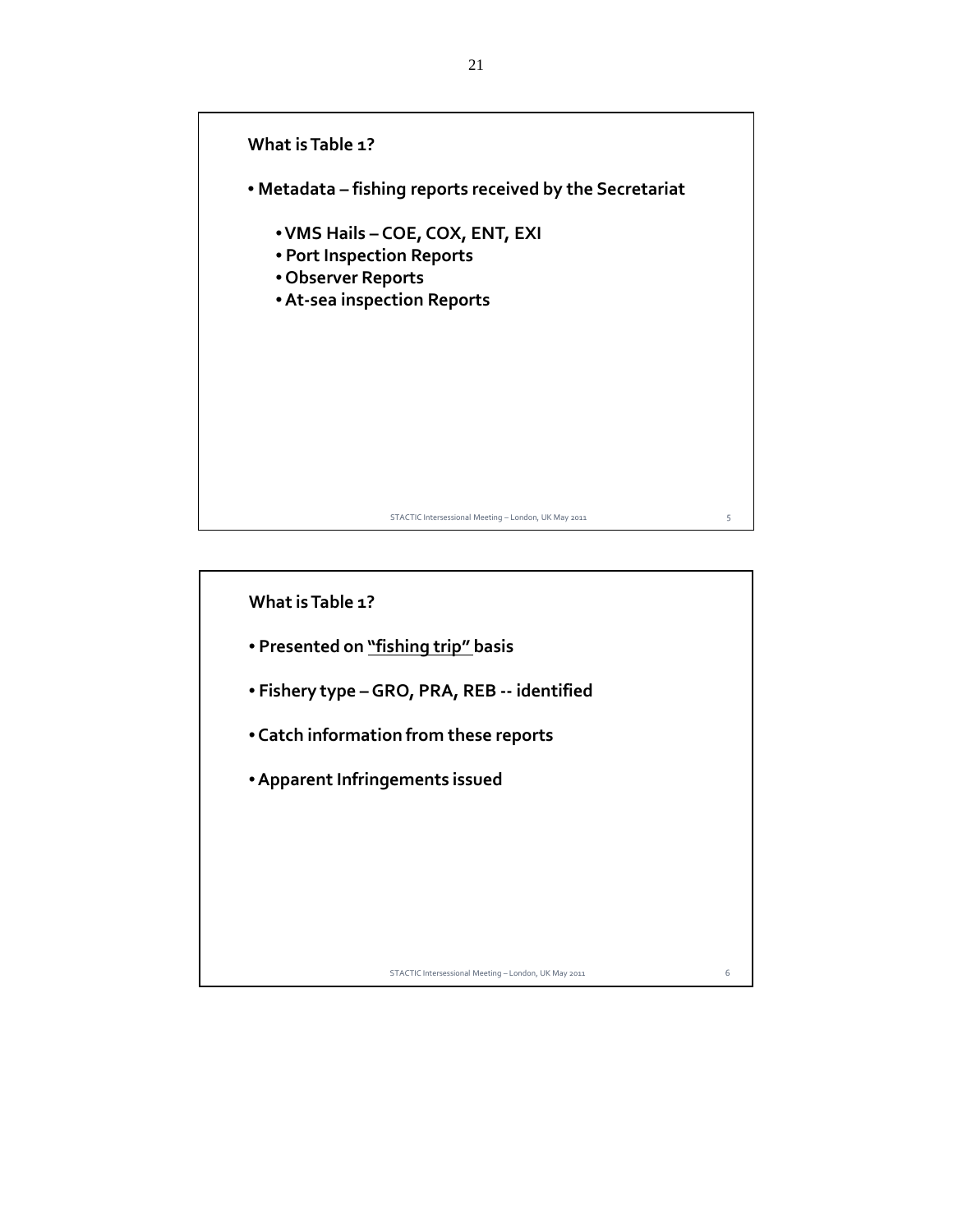

| What Table 1 can offer?                                                                            |   |
|----------------------------------------------------------------------------------------------------|---|
| • Identifies missing reports                                                                       |   |
| • Allows derivation of basic statistics – e.g. how many<br>boats, how many days on fishing ground? |   |
| • Allows cross verification of catches as reported from<br>various sources                         |   |
|                                                                                                    |   |
|                                                                                                    |   |
|                                                                                                    |   |
| STACTIC Intersessional Meeting - London, UK May 2011                                               | 8 |
|                                                                                                    |   |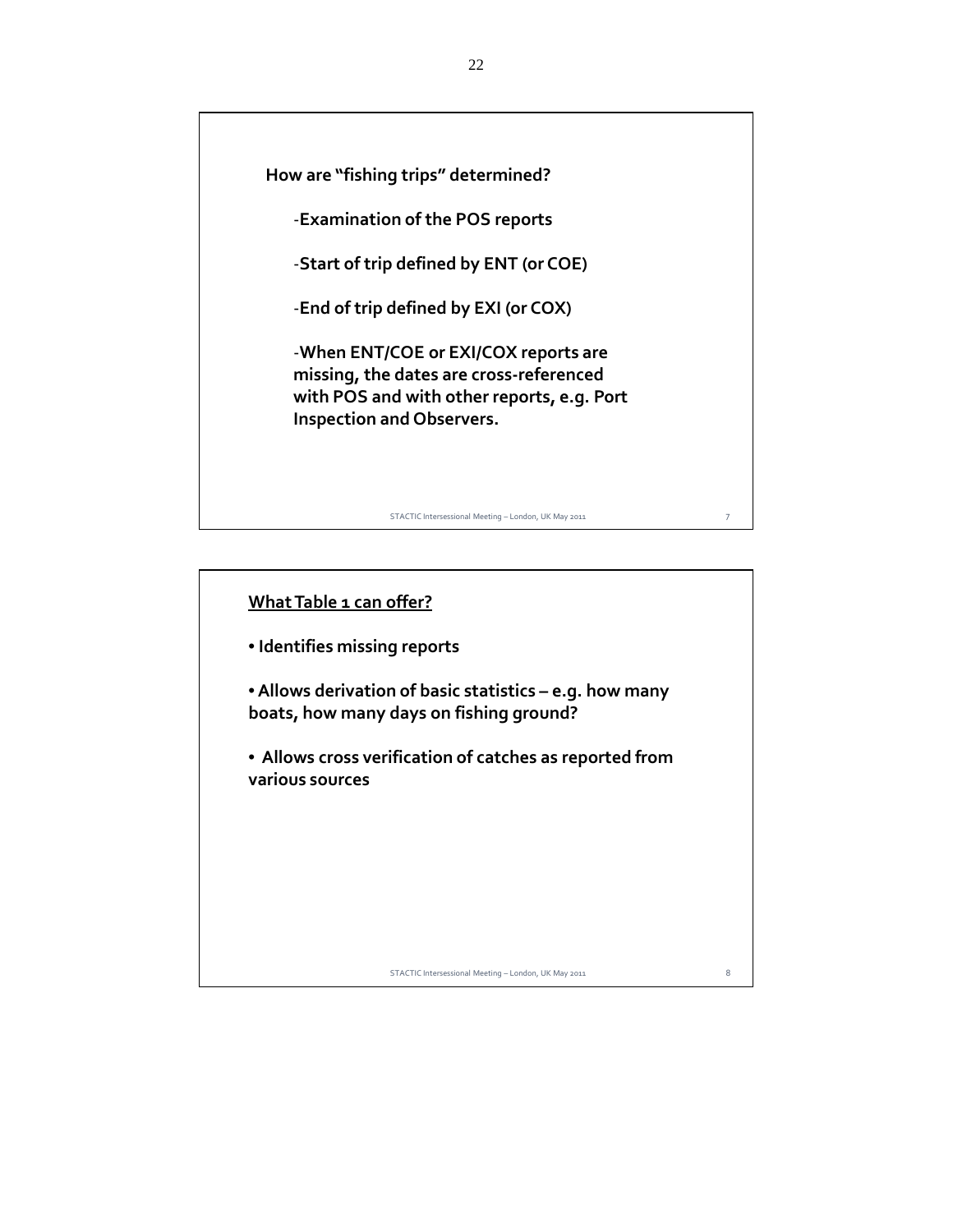

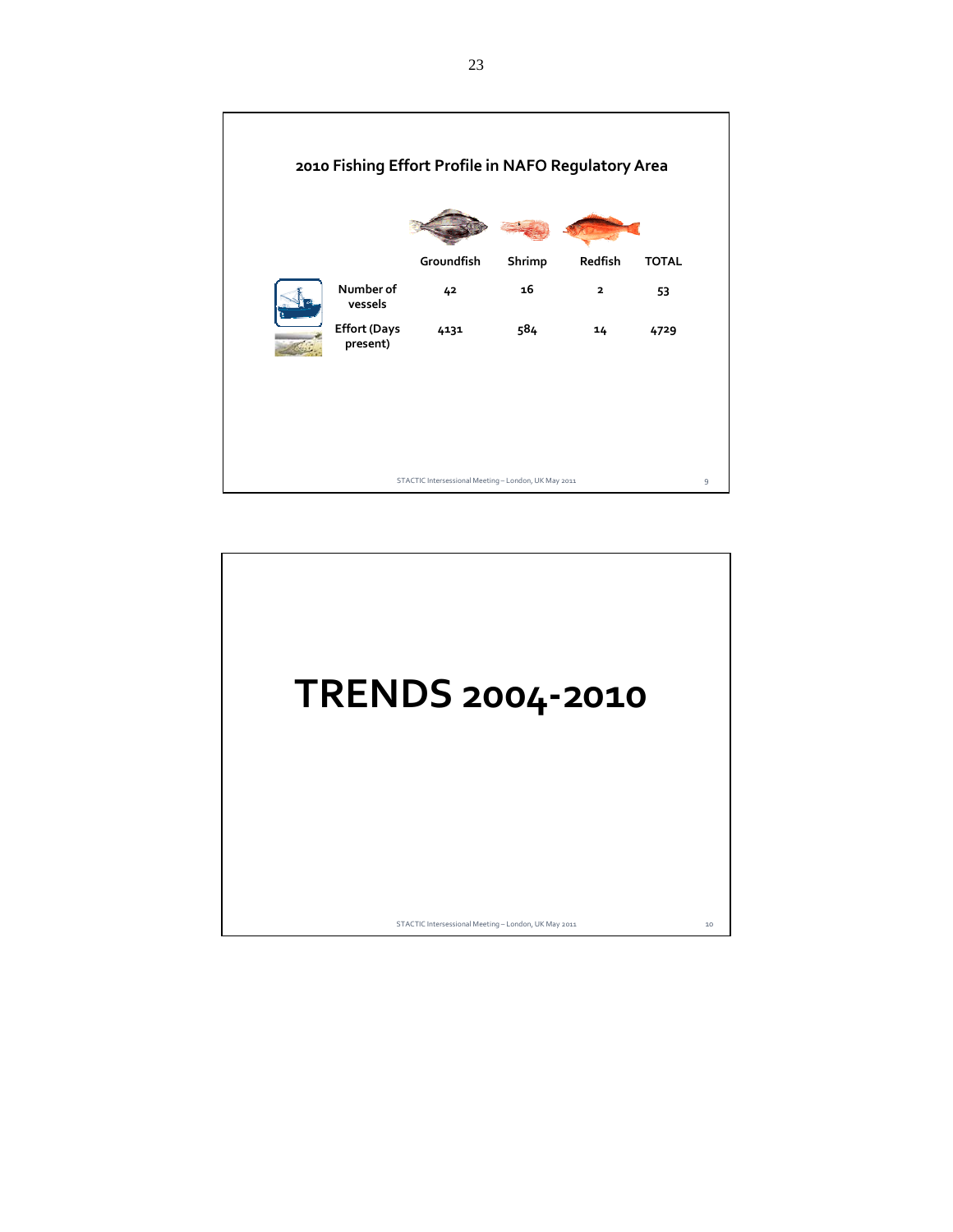

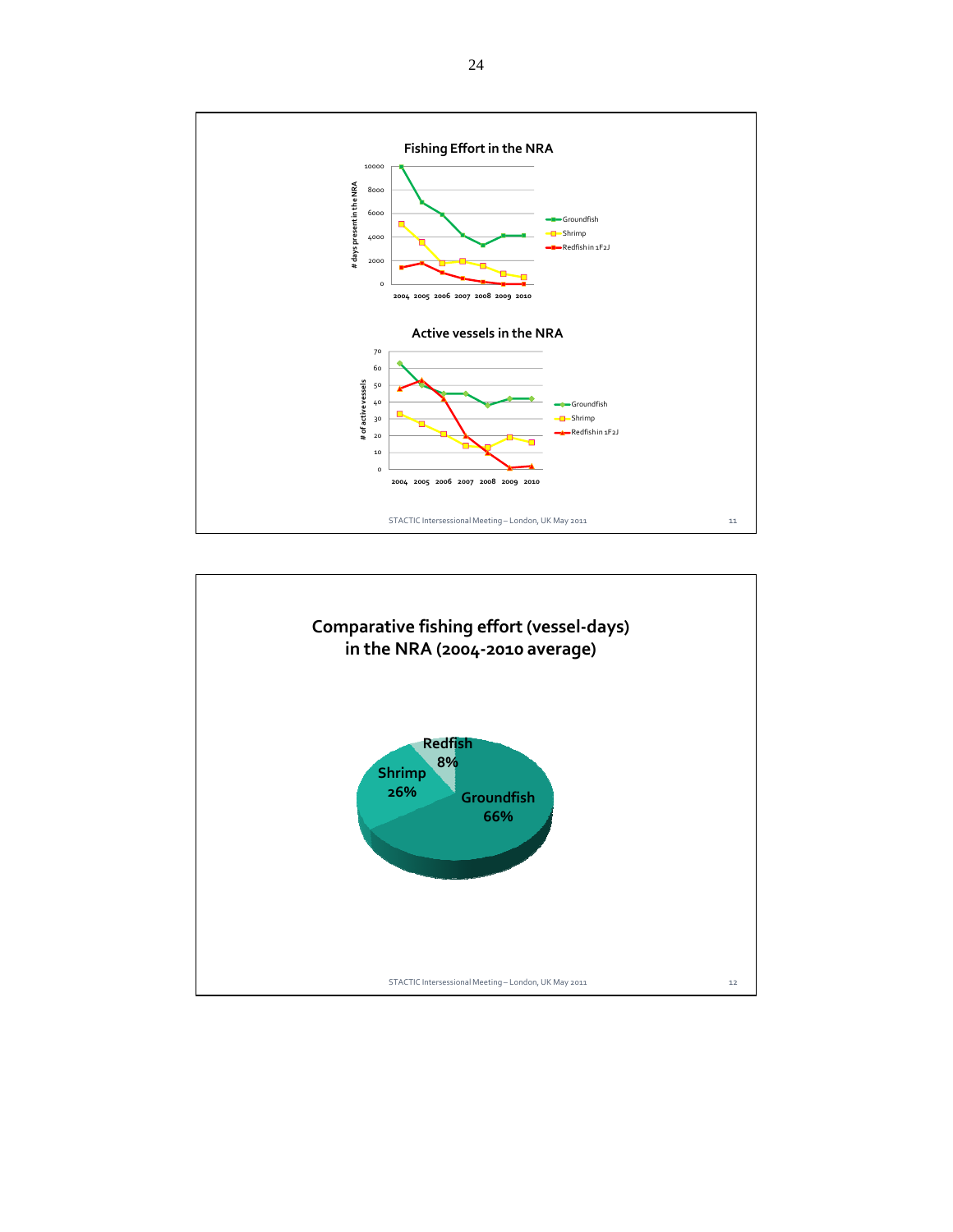

| AI#            | CallSign | Div | <b>Fisheries</b><br>Type | Article<br>(2010)<br>Apparent Infringement<br>Disposition - Followup or update<br>NCEM)         |                                         | STATUS as of<br>April 2011                                                                                          |          |  |
|----------------|----------|-----|--------------------------|-------------------------------------------------------------------------------------------------|-----------------------------------------|---------------------------------------------------------------------------------------------------------------------|----------|--|
| 1              | Vessel 1 | 3M  | PRA                      | Mis-recording of catches -<br>inaccurate recording                                              | 24.2<br><b>Case under investigation</b> |                                                                                                                     |          |  |
| $\overline{2}$ | Vessel 2 | 3L  | GRO                      | Gear requirements - illegal<br>attachment                                                       | 13.6                                    | Case under investigation                                                                                            | Pending  |  |
| 3              | Vessel 3 | 3N  | GRO                      | Convicted, fined and paid 1848,56<br>Resolved<br>13.1<br>Gear requirements - mesh size<br>euros |                                         |                                                                                                                     |          |  |
| 4              | Vessel 4 | 3M  | GRO                      | Mis-recording of catches -<br>inaccurate recording                                              | 24.2                                    | <b>Case under investigation</b>                                                                                     | Pendina  |  |
| 5              | Vessel 5 | 3O  | GRO                      | Vessel requirements - capacity<br>plans                                                         | 18.5                                    | Case under investigation                                                                                            | Pending  |  |
| 6              | Vessel 6 | 3L  | PRA                      | Vessel requirements - capacity<br>plans                                                         | 18.5                                    | New certified capacity plan was<br>provided and made available to<br>inspectors at the time of landing in<br>Canada | Resolved |  |
| $\overline{7}$ | Vessel 6 | 3L  | PRA                      | Mis-recording of catches - stowage                                                              | 24.6                                    | A proper stowage plan was<br>provided at the time of landing at<br>the home port.                                   | Resolved |  |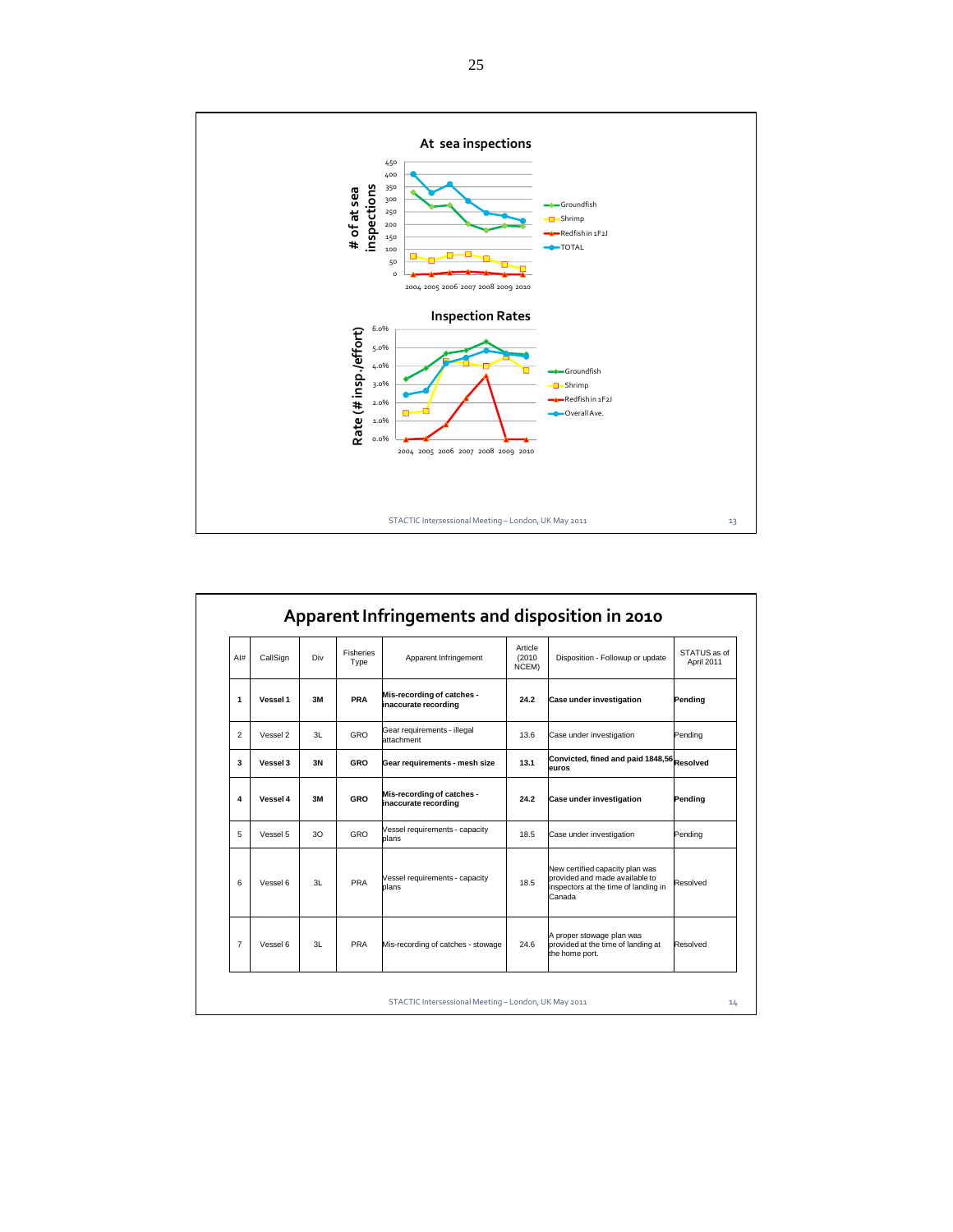**Some Problems Encountered and Issues Identified during Data Compilation:** • **Port Inspection reports and Port State Measures** •**Scope of PSM: applies when Flag State ofVessel and Port State are different.** *Issue: Even if FS and PS are the same, GHL fishing requires 100% port inspection (Art. 7 of NCEM). Redfish or shrimp vessels landing catches in home ports, Port Inspection reports required?*

STACTIC Intersessional Meeting – London, UK May 2011 15

**Some Problems Encountered and Issues Identified during Data Compilation:**

• **Port Inspection reports and Port State Measures**

•**Start and End fishing dates in PSC 3 are not indicated.** *Issue: reduces the utility as one source of cross‐verification of fishing trips and catches.*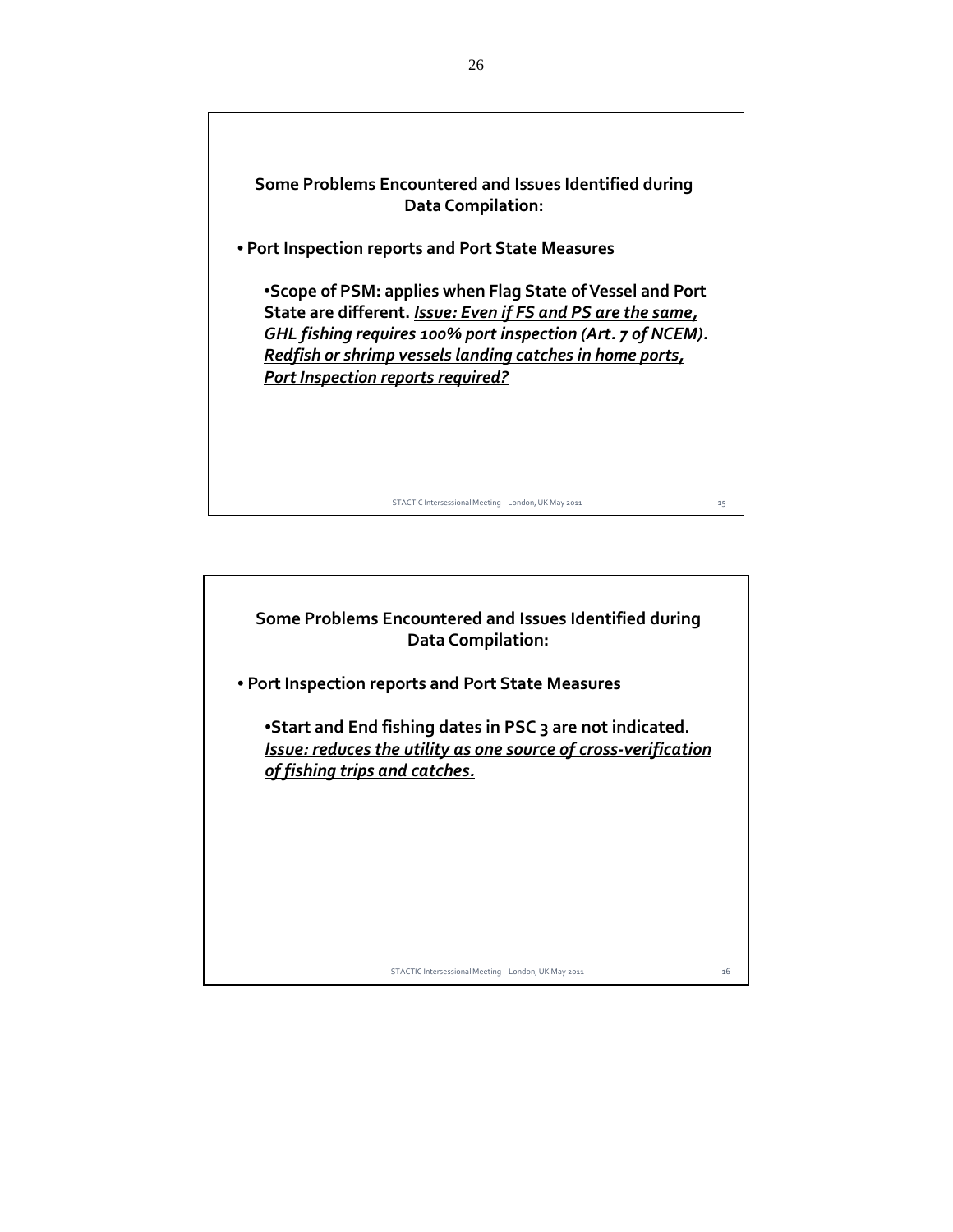



27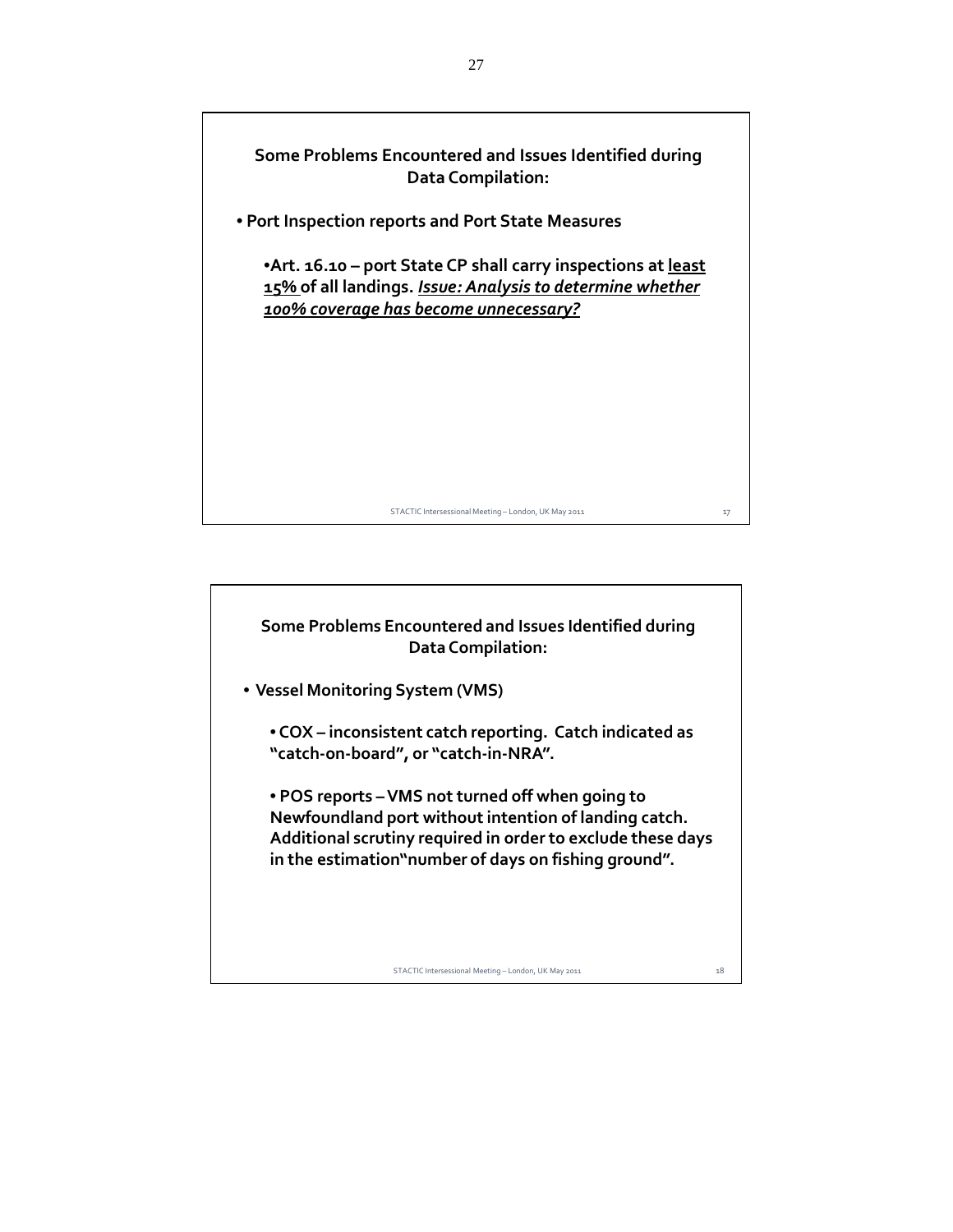|                          |                                                                               |              | NAKs by Message Types for all Flag States from 2008 -2010 |                      |             |                   |              |              |              |           |
|--------------------------|-------------------------------------------------------------------------------|--------------|-----------------------------------------------------------|----------------------|-------------|-------------------|--------------|--------------|--------------|-----------|
| <b>NAK</b>               | 101                                                                           | 102          | 104                                                       | 150                  | 250         | 251               | 303          | 304          | 350          |           |
| <b>CAT</b>               | 0                                                                             | 52           | 6                                                         | 31                   | 0           | $\mathbf{1}$      | 0            | 0            | 0            | 90        |
| <b>CAX</b><br><b>COE</b> | 0<br>0                                                                        | 59<br>48     | 14<br>158                                                 | $\overline{ }$<br>11 | 0<br>0      | 0<br>$\mathbf{1}$ | 0<br>0       | 0<br>0       | 0<br>0       | 80<br>218 |
| <b>COX</b>               | 0                                                                             | 55           | 16                                                        | 6                    | 0           | 0                 | 35           | 10           | 0            | 122       |
| <b>ENT</b>               | 0                                                                             | 5            | $\overline{\phantom{a}}$ 5                                | $\mathbf{2}$         | 0           | 0                 | 0            | 0            | 14           | 26        |
| EXI                      | 0                                                                             | $2^{\circ}$  | 23                                                        | $\mathbf{0}$         | 0           | 0                 | 0            | 0            | 0            | 25        |
| <b>MAN</b>               | 0                                                                             | 0            | $^{\circ}$ 8                                              | $\mathbf{0}$         | 0           | 0                 | 0            | 0            | 0            | 8         |
| <b>NOT</b>               | 0                                                                             | 6            | $\overline{\mathbf{2}}$                                   | 26                   | 28          | 0                 | $\mathbf{0}$ | 0            | $\mathbf{0}$ | 62        |
| <b>OBR</b>               | $\mathbf{0}$                                                                  | 77           | 47                                                        | 0                    | 0           | 0                 | $\mathbf 0$  | 0            | $\mathbf{0}$ | 124       |
| <b>POR</b>               | $\mathbf{0}$                                                                  | $\mathbf{3}$ | 8                                                         | $\mathbf{0}$         | $\mathbf 0$ | 0                 | 0            | 0            | 0            | 11        |
| POS                      | 0                                                                             | 171          | 1681                                                      | 243                  | 0           | 0                 | $\mathbf{0}$ | $\mathbf{0}$ | 87           | 2182      |
|                          | NAK-102 – Data value or size out of range<br>NAK-104 - Mandatory data missing |              | NAK-150 - Sequence Error                                  |                      |             |                   |              |              |              |           |

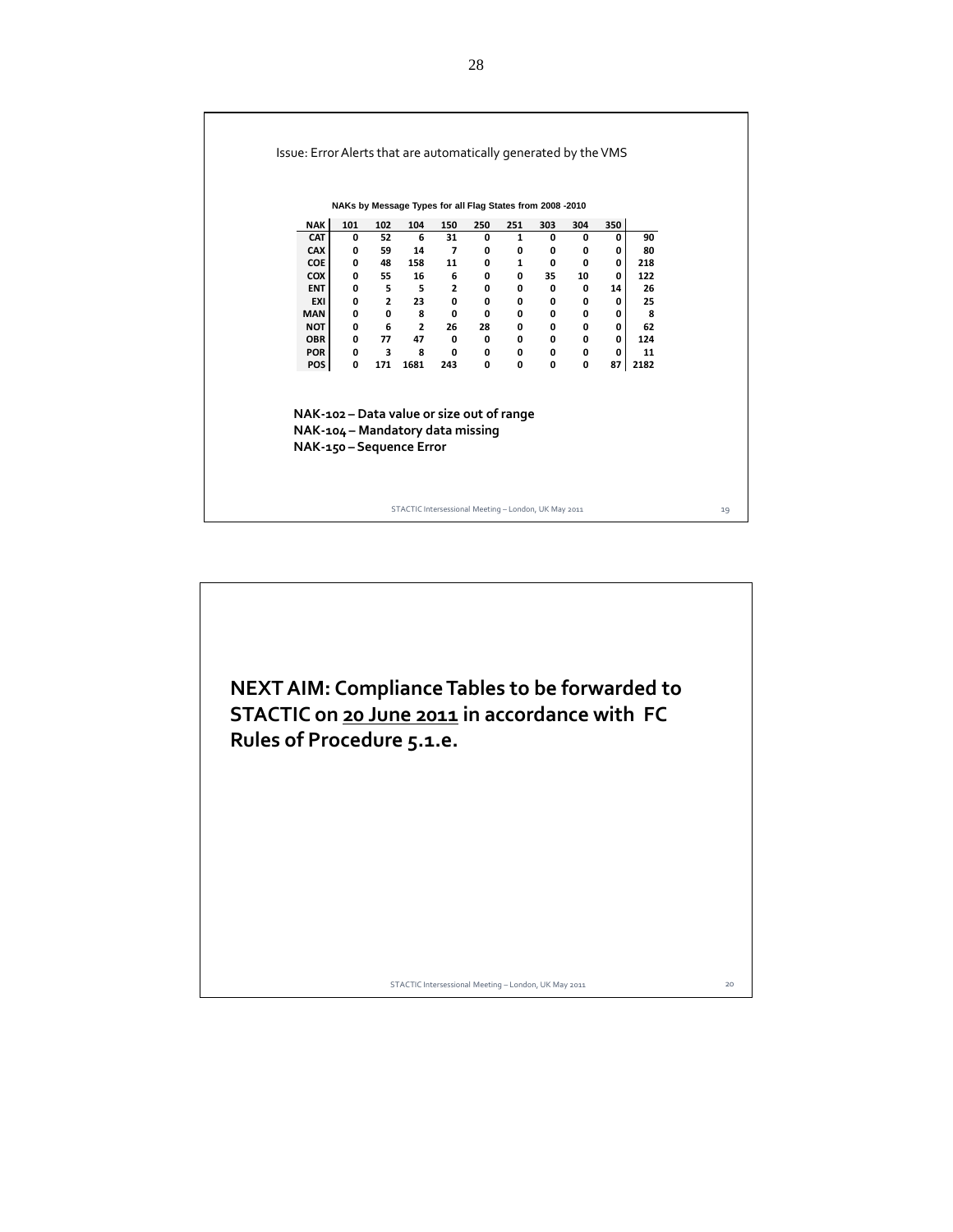

# **NEXT STEPS (STACTICWP 10/38):**

**3.At request of STACTIC, Secretariat compiles additional information forwarded 60 days before theAnnual Meeting.**

**4. Compliance Report DraftingGroup presents information compiled by Secretariat at the STACTIC Annual Meeting.**

**5. STACTIC to draft theAnnual Compliance Review**